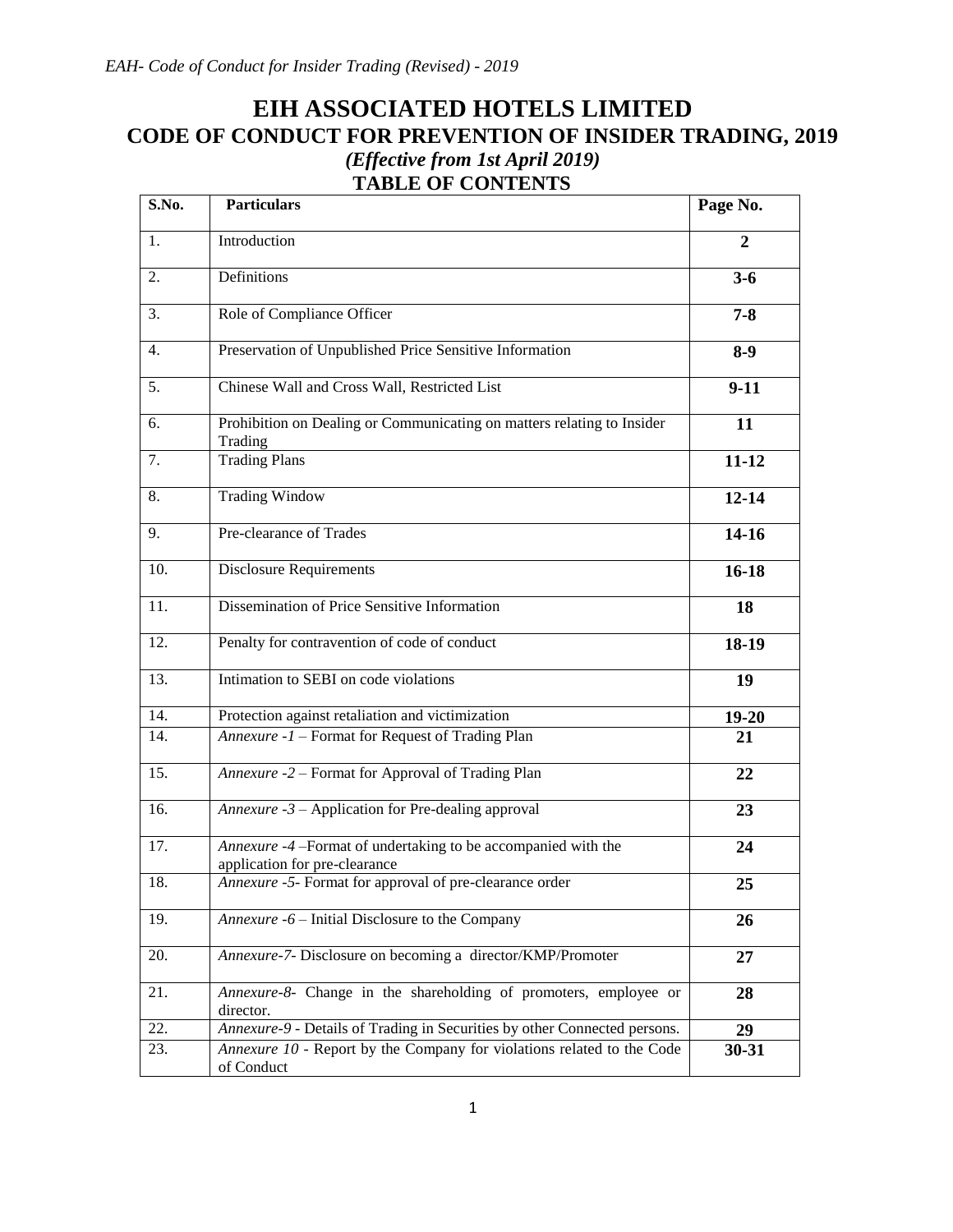# **EIH ASSOCIATED HOTELS LIMITED**

# **CODE OF CONDUCT FOR PREVENTION OF INSIDER TRADING, 2019**

**(***Effective from 1 st April 2019)*

# **INTRODUCTION**

- 1. "Insider Trading" means trading in securities of the Company by an "insider" as defined in the Securities and Exchange Board of India (Prohibition of Insider Trading), Regulations, 2015 (as amended) ("PIT Regulations") having access to unpublished price sensitive information. Such trading is a civil as well as criminal wrong in violation of the fiduciary or contractual obligations of the insider.
- 2. SEBI enacted PIT Regulations which came into force from  $15<sup>th</sup>$  May 2015 revising the framework for prohibition on insider trading in securities. Company had formulated a Code of Conduct for Insider Trading, 2015 in the year 2015 to comply with the PIT Regulations.
- 3. SEBI has made significant amendments in the PIT Regulations vide Securities and Exchange Board of India (Prohibition of Insider Trading) (Amendment) Regulations, 2018 dated 31<sup>st</sup> December 2018 which is made effective from 1<sup>st</sup> April 2019. This revised code incorporates all the amendments made by SEBI in the PIT Regulations.
- 4. SEBI has made further amendments in the SEBI (Prohibition of Insider Trading) Regulations, 2015 ("Regulations") by SEBI (Prohibition of Insider Trading) (Second Amendment) Regulations, 2019 dated  $25<sup>th</sup>$  July 2019 and SEBI (Prohibition of Insider Trading) (Third Amendment) Regulations, 2019 dated 17th September 2019.
- 5. This Code of Conduct applies to the following and they shall be collectively referred to as Designated Persons as defined in clause 1.7 below:
	- All the Directors of the Company and immediate Relatives of the Directors;
	- The Designated Employees of the Company and immediate Relatives of Designated Employees;
	- Connected persons; and
	- All promoters of the Company and promoters who are individuals.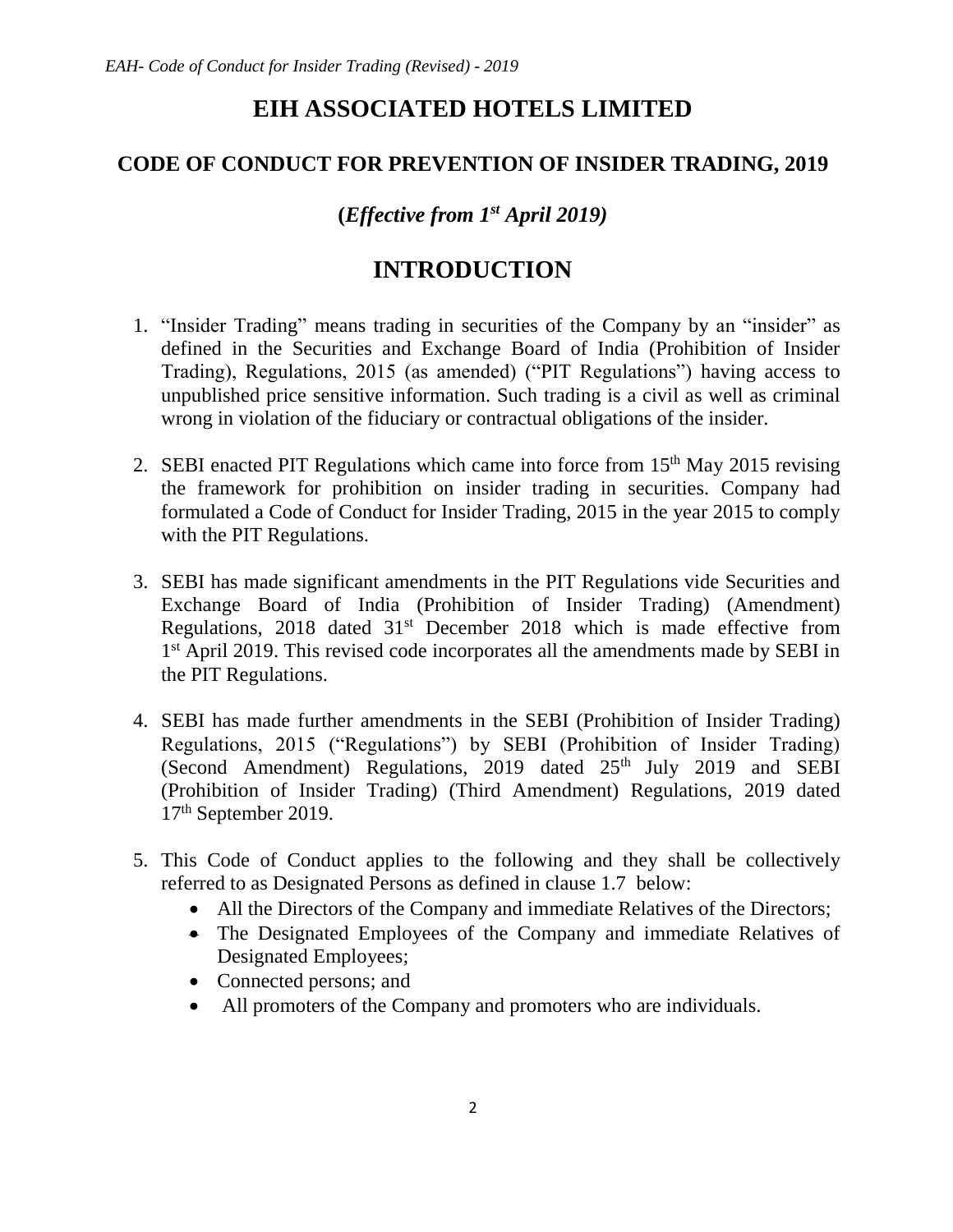# **1. Definitions**

- 1.1 "**Act**" means the Securities and Exchange Board of India Act, 1992.
- 1.2 "**Board**" means the Board of Directors of the Company.
- 1.3 **"Company"** means EIH Associated Hotels Limited;
- 1.4 **"Compliance Officer"** means any senior officer, who is financially literate and is capable of appreciating requirements for legal and regulatory compliance under the Regulations (defined hereunder) designated so and reporting to the Board of Directors and who shall be responsible for compliance of policies, procedures, maintenance of records, monitoring adherence to the rules for the preservation of unpublished price sensitive information, monitoring of trades and the implementation of the codes specified in the Regulations under the overall supervision of the Board of Directors of the Company.

*Explanation*: For the purpose of this clause, "financially literate" shall mean a person who has the ability to read and understand basic financial statements i.e. balance sheet, profit and loss account and statement of cash flow.

- 1.5 **"Connected Persons"** means, -
- (i) any person who is or has during the six months prior to the concerned act been associated with a company, directly or indirectly, in any capacity including by reason of frequent communication with its officers or by being in any contractual, fiduciary or employment relationship or by being a director, officer or an employee of the company or holds any position including a professional or business relationship between himself and the company whether temporary or permanent, that allows such person, directly or indirectly, access to unpublished price sensitive information or is reasonably expected to allow such access.
- (ii) Without prejudice to the generality of the foregoing, the persons falling within the following categories shall be deemed to be connected persons unless the contrary is established -
	- (a) an immediate relative of connected persons specified in clause (i); or
	- (b) a holding company or associate company or subsidiary company; or
	- (c) an intermediary as specified in section 12 of the Act or an employee or director thereof; or
	- (d) an investment company, trustee company, asset management company or an employee or director thereof; or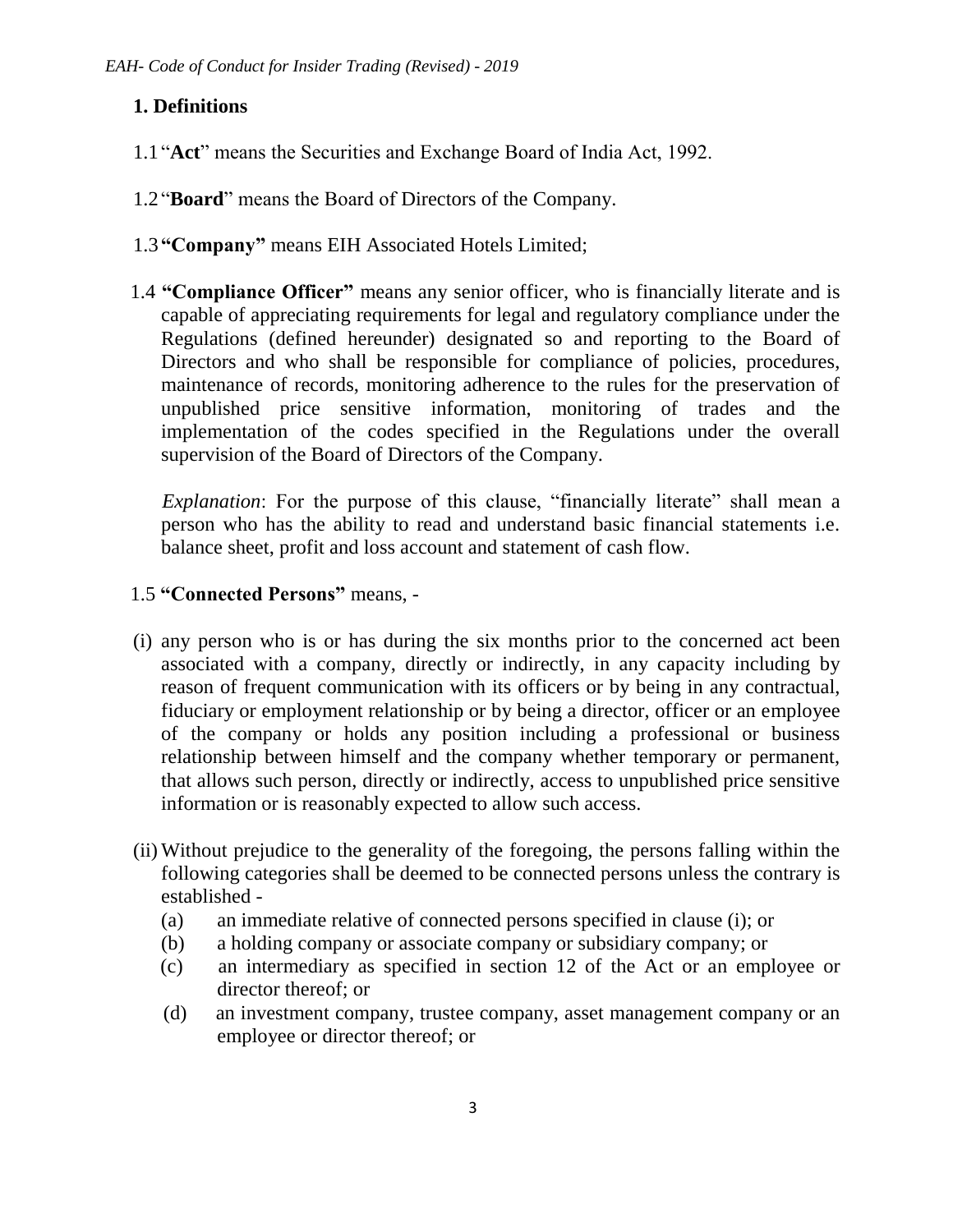- (e) an official of a stock exchange or of clearing house or corporation; or
- (f) a member of board of trustees of a mutual fund or a member of the board of directors of the asset management company of a mutual fund or is an employee thereof; or
- (g) a member of the board of directors or an employee, of a public financial institution as defined in section 2 (72) of the Companies Act, 2013; or
- (h) an official or an employee of a self-regulatory organization recognised or authorized by the Board; or
- (i) a banker of the company; or
- (j) a concern, firm, trust, Hindu undivided family, company or association of persons wherein a director of a company or his immediate relative or banker of the company, has more than ten per cent of the holding or interest.

# 1.6 "**Designated Employee(s)"** shall include -

- (i) Key Managerial Personnel;
- (ii) Every employee up to two levels below the Chief Executive Officer of the Company and its material subsidiaries and associate Company irrespective of their functional role in the Company or ability to have access to UPSI;
- (iii) All functional heads;
- (iv) Every employee in finance and accounts, information technology and secretarial department who have access to UPSI;
- (v) Any other employee as may be determined and informed by the Compliance officer from time to time;
- (vi) Employees of material subsidiaries of the Company designated on the basis of their functional role or access to UPSI in the organization by its Board of Directors.

#### 1.7 **"Designated Persons"** shall include**-**

- (i) All the Directors of the Company and immediate relatives of the Directors;
- (ii) The Designated employees of the Company and immediate relatives of designated employees as defined in clause 1.6;
- (iii) Connected persons as defined in clause 1.5; and
- (iv) All promoters of the Company and promoters who are individuals.
- 1.8**"Generally available Information**" means information that is accessible to the public on a non-discriminatory basis.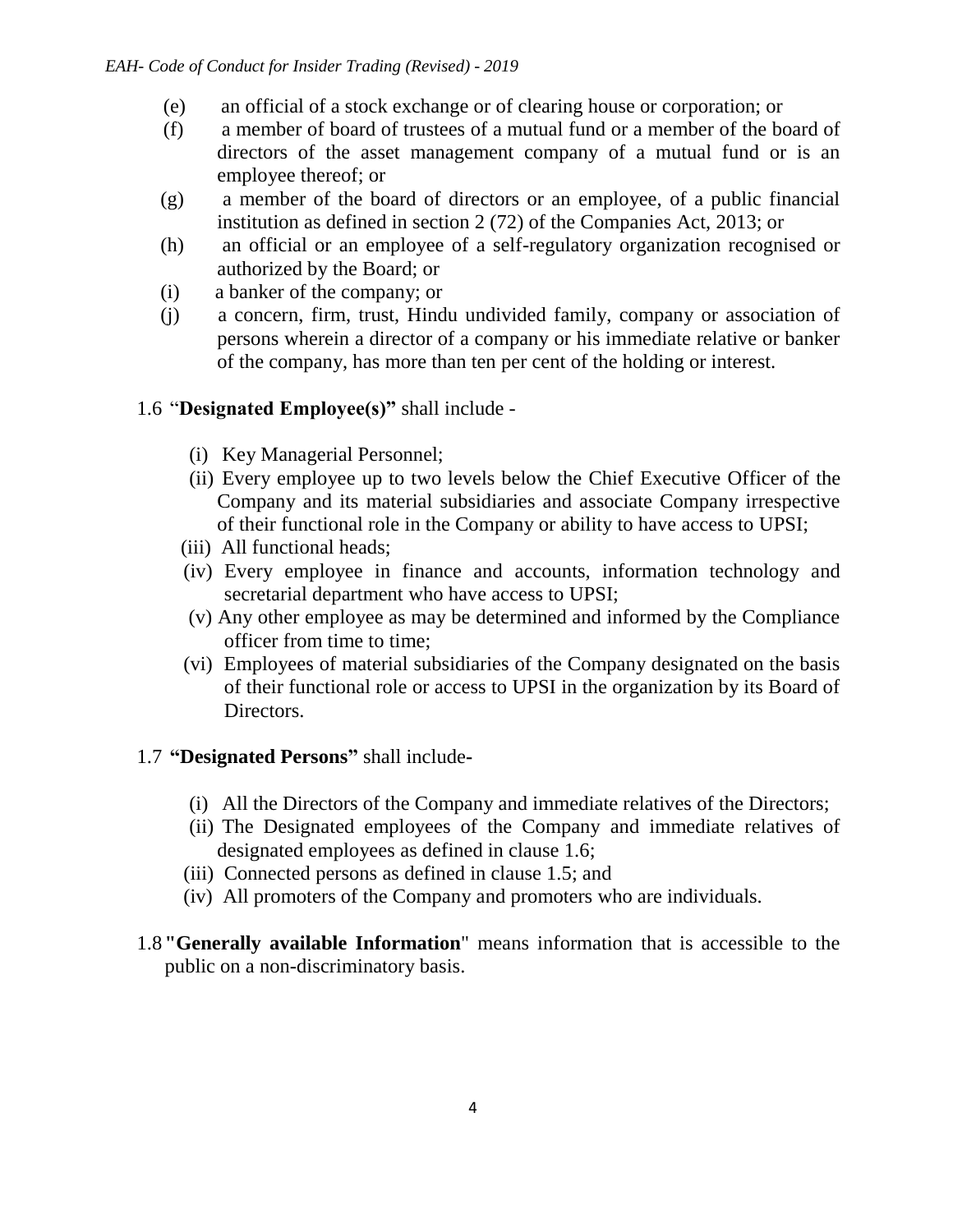1.9 **"Immediate Relative"** means a spouse of a person, and includes parent, sibling, and child of such person or of the spouse, any of whom is either dependent financially on such person, or consults such person in taking decisions relating to trading in securities.

### 1.10 **"Insider**" means any person who is-

- (i) a "Connected Person", or
- (ii) in possession of or having access to such unpublished price sensitive information.

### 1.11 "**Key Managerial Personnel**" means -

- (i) the Chief Executive Officer or the managing director or the manager;
- (ii) the Company secretary;
- (iii) the Whole-time director;
- (iv) the Chief Financial Officer; and
- (v) such other officer as may be prescribed by the Compliance Officer.
- 1.12 "**Promoter**" shall have the meaning assigned to it under the Securities and Exchange Board of India (Issue of Capital and Disclosure Requirements) Regulations, 2018 or any modification thereof.
- 1.13 **"Promoter group**" shall have the meaning assigned to it under the Securities and Exchange Board of India (Issue of Capital and Disclosure Requirements) Regulations, 2018 or any modification thereof.
- 1.14 "**Proposed to be listed**" shall include securities of an unlisted company:
	- (i) if such unlisted company has filed offer documents or other documents, as the case may be, with the Board, Stock Exchange(s), Registrar of Companies in connection with the listing; or
	- (ii) if such unlisted company is getting listed pursuant to any scheme of merger or amalgamation and has filed a copy of such scheme of merger or amalgamation under the Companies Act, 2013;
- 1.15 "**Regulations**" shall mean the Securities & Exchange Board of India (Prohibition of Insider Trading) Regulations, 2015 and the amendments thereto;
- 1.16 "**Securities**" shall have the meaning assigned to it under the Securities Contracts (Regulations) Act, 1956 or any modification thereof except units of a mutual fund.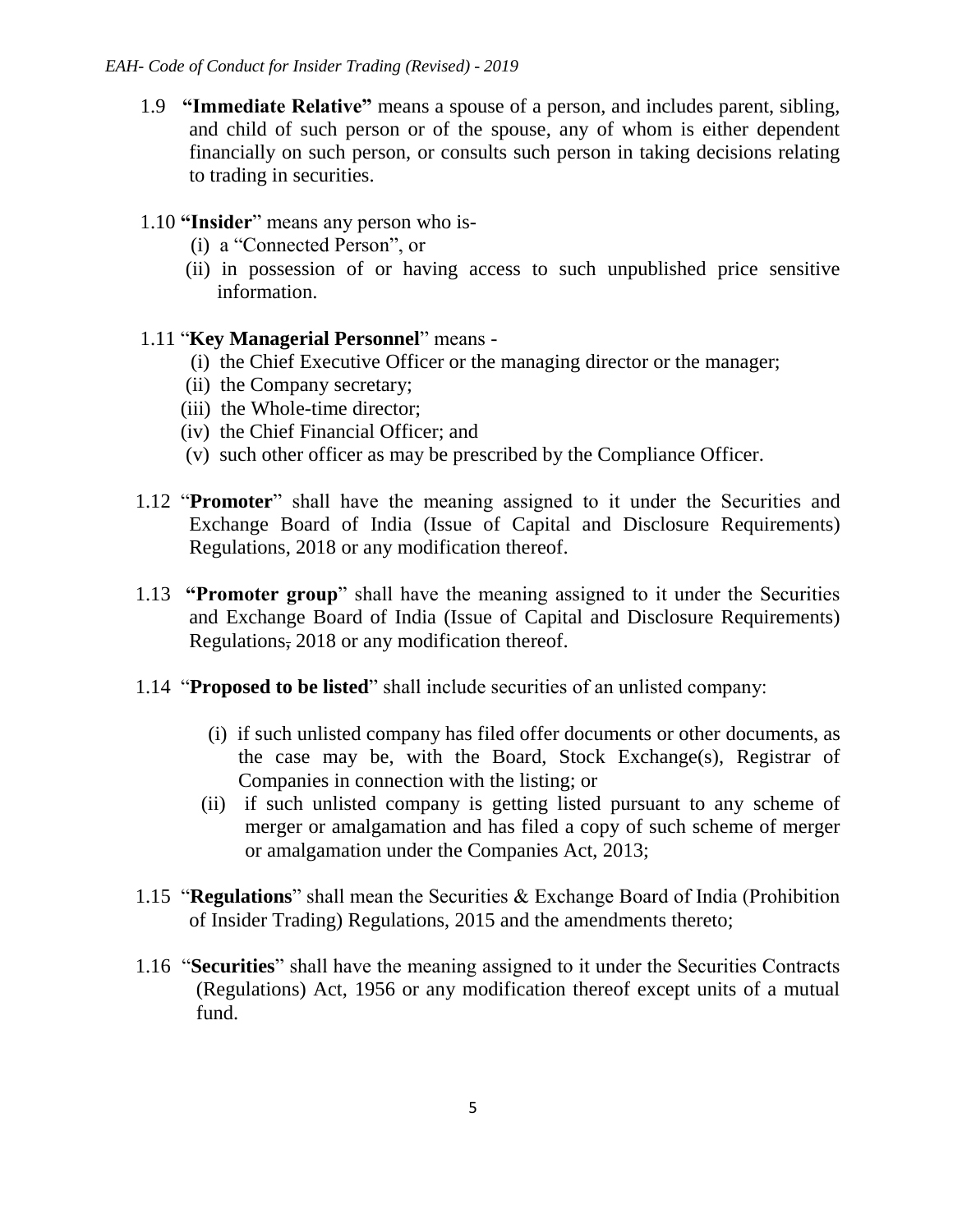- 1.17 "**Takeover Regulations**" means the Securities and Exchange Board of India.
- 1.18 "**Trading**" means and includes subscribing, buying, selling, dealing, or agreeing to subscribe, buy, sell, deal in any securities, and "trade" shall be construed accordingly.
- 1.19 "**Trading Day**" means a day on which the recognized stock exchanges are open for trading.
- 1.20 "**Unpublished price sensitive information**" **("UPSI")** means any information, relating to a company or its securities, directly or indirectly, that is not generally available which upon becoming generally available, is likely to materially affect the price of the securities and shall, ordinarily including but not restricted to, information relating to the following :
	- (i) financial results;
	- (ii) dividends;
	- (iii) change in capital structure;
	- (iv) mergers, de-mergers, acquisitions, delisting, disposals and expansion of business and such other transactions; and
	- (v) changes in Key Managerial Personnel;
- 1.21. **"Informant"** is an individual(s) who voluntarily submits to SEBI, the Original Information in a Voluntary Information Disclosure Form relating to an alleged violation of insider trading laws that has occurred, is occurring or has a reasonable belief that it is about to occur, in a manner provided under the Regulations, regardless of whether such individual(s) satisfies the requirements, procedures and conditions to qualify for a reward.
- 1.22. **"Original Information"** means any relevant information submitted in accordance with the Regulations pertaining to violation of insider trading laws that is:
	- (a) derived from the independent knowledge and analysis of the Informant;
	- (b) not known to SEBI from any other source, except where the Informant is the original source of the information;
	- (c) is sufficiently specific, credible and timely to  $-$  (i) commence an examination or inquiry or audit, (ii) assist in an on-going examination or investigation or inquiry or audit, (iii) open or re-open an investigation or inquiry, or (iv) inquire into a different conduct as part of an on-going examination or investigation or inquiry or audit directed by SEBI;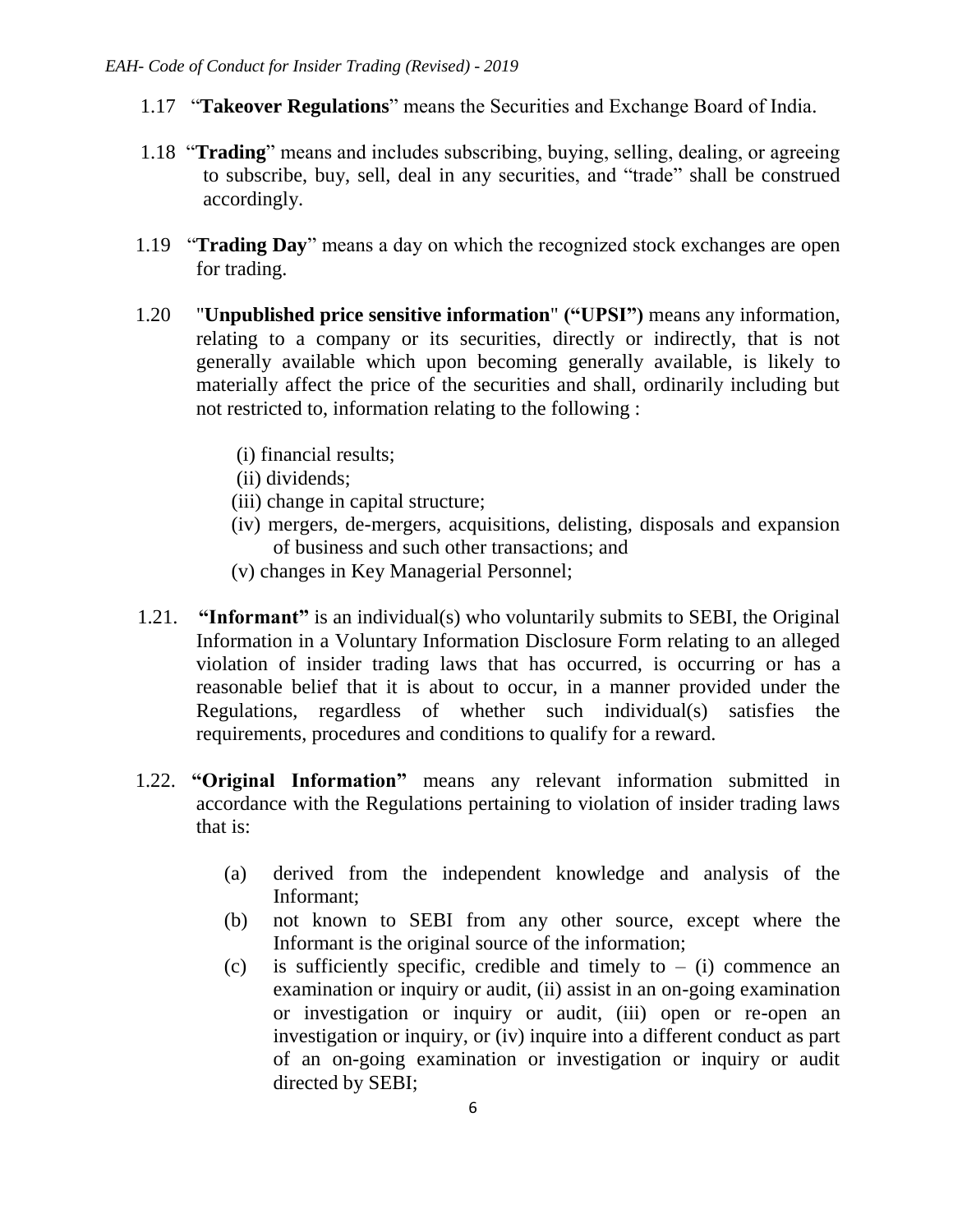- (d) not exclusively derived from an allegation made in a judicial or administrative hearing, in a Governmental report, hearing, audit, or investigation, or from the news media, except where the Informant is the original source of the information;
- (e) not irrelevant or frivolous or vexatious; *Explanation* -information which does not in the opinion of SEBI add to the information already possessed by the SEBI is not Original Information.

 *Words and expressions used and not defined in this Code of Conduct but defined in the Securities and Exchange Board of India Act, 1992 (15 of 1992), the Securities Contracts (Regulation) Act, 1956 (42 of 1956), the Depositories Act, 1996 (22 of 1996) or the Companies Act, 2013 (18 of 2013) and rules and regulations made thereunder shall have the meanings respectively assigned to them in those legislation*.

# **2. Role of Compliance Officer**

- 2.1 The Company Secretary of the Company is the Compliance Officer for the purposes of compliance under this Code of Conduct.
- 2.2 The Compliance Officer shall assist all employees in addressing any clarifications regarding the Regulations and the Code of Conduct.
- 2.3 The Compliance Officer shall monitor, review and approve all Trading Plans.
- 2.4 The Compliance Officer shall regulate and monitor the Trading Window of the securities of the Company.
- 2.5 The Compliance Officer may inquire any employee in relation to Trading of securities and handling of unpublished price sensitive information of the Company.
- 2.6 The Compliance Officer may require any other persons (law firms, consultants, investment bankers, vendors, customers, bankers etc.) to disclose shareholding and trading in securities of the Company.
- 2.7 The Compliance Officer shall assist the Company in formulation of Chinese walls and Crossing the Wall policy in order to regulate the abuse of unpublished price sensitive information.
- 2.8 The Compliance Officer shall confidentially maintain a list of such securities as a restricted list which shall be used as their basis for approving or rejecting application for pre- clearance of trades.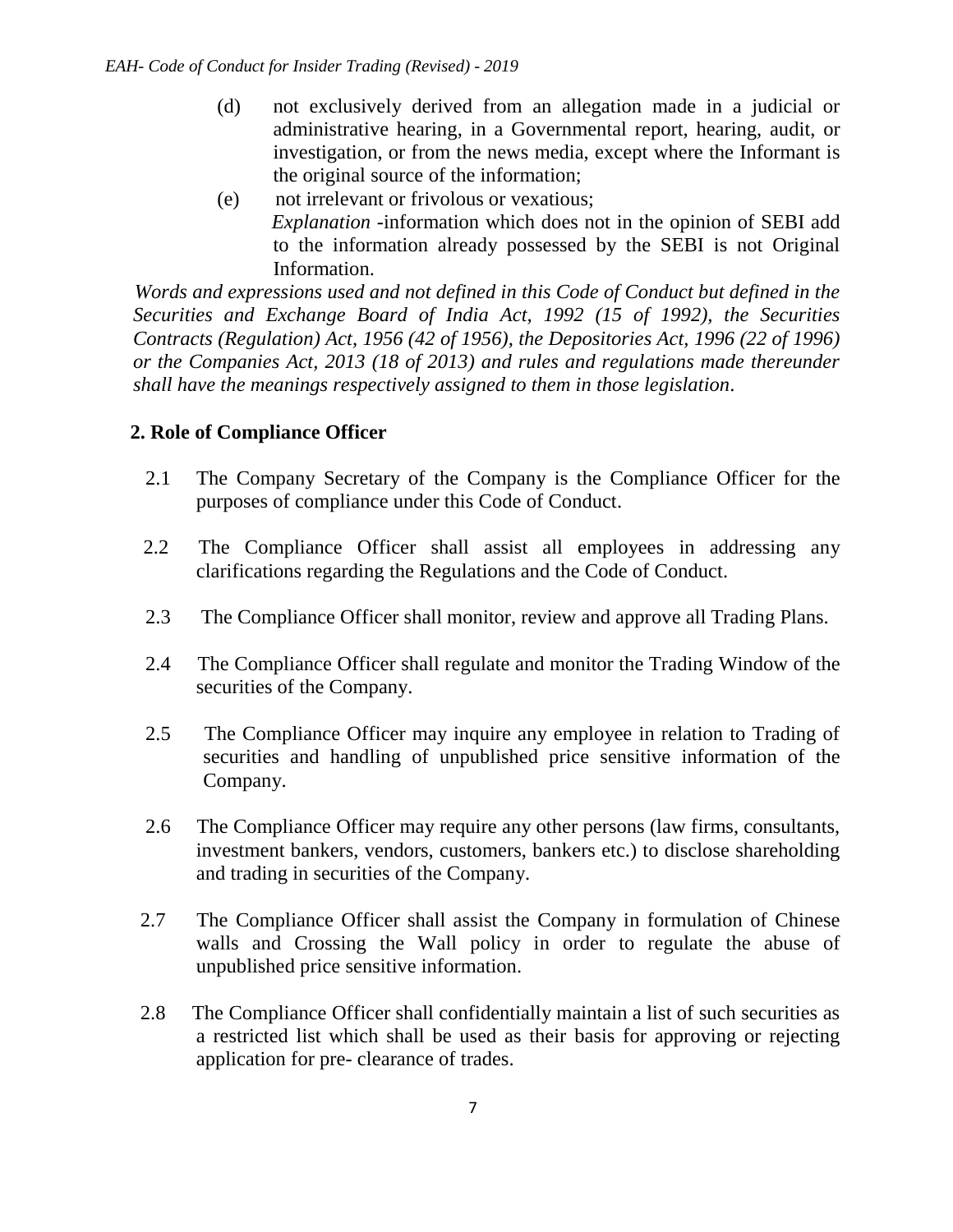- 2.9 The Compliance Officer will maintain a record (either manual or in electronic form) of the Designated Persons and their immediate relatives and changes thereto from time to time, in consultation with Managing Director of the Company.
- 2.10. The Compliance Officer shall report to the board of directors and in particular, shall provide reports to the Chairman of the Audit Committee or to the Chairman of the board of directors at such frequency as may be stipulated by the board of directors, but not less than once in a year.

### **3. Preservation of Unpublished Price Sensitive Information**

- 3.1 All information shall be handled within the organization on a need-to-know basis and no unpublished price sensitive information shall be communicated or accessible to any person except in furtherance of legitimate purposes, performance of duties or discharge of legal obligations.
- 3.2 Unpublished price sensitive information may be communicated, provided, allowed access to or procured, in connection with a transaction which entails:
	- (i) an obligation to make an open offer under the takeover regulations where the Board is of informed opinion that the proposed transaction is in the best interests of the Company; or
	- (ii) not attracting the obligation to make an open offer under the takeover regulations but where the Board is of informed opinion that the proposed transaction is in the best interests of the Company and the information that constitute unpublished price sensitive information is disseminated to be made generally available at least two trading days prior to the proposed transaction being effected in such form as the Board may determine.
- 3.3 The Board shall require the parties to execute agreements to contract confidentiality and non-disclosure obligations on the part of such parties and such parties shall keep information so received confidential, except for the limited purpose and shall not otherwise trade in securities of the Company when in possession of unpublished price sensitive information.
- 3.4 All unpublished price sensitive information shall be communicated or provided to any person on a need to know basis. Need to Know basis means that unpublished price sensitive information should be disclosed only to those within the Company who need the information to discharge their duty and whose possession of such information will not give rise to a conflict of interest or appearance of misuse of information. Any unpublished price sensitive information directly received by any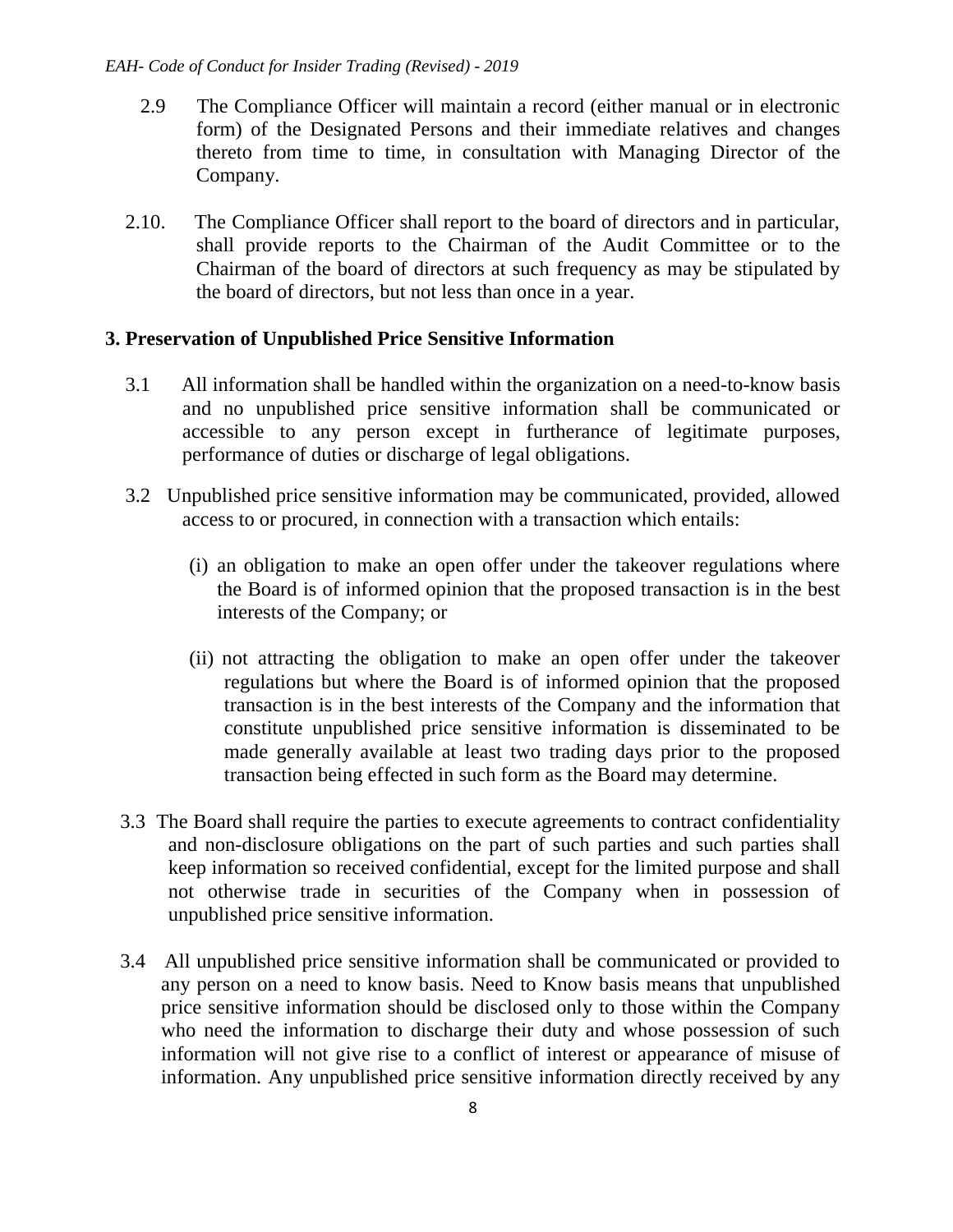employee, not entitled or required to have access of such information in its ordinary course of business or performance of duties or discharge of his legal obligations should immediately be reported to the head of the department or the Compliance Officer.

- 3.5 The Compliance Officer may require any person having contractual or fiduciary relation with the Company to formulate policies to safely handle unpublished price sensitive information relating to the securities of the Company.
- 3.6 The Company while dealing with any market intermediary, client, agent or any other person, who is required to handle unpublished price sensitive information shall ensure that such person has formulated a code of conduct as per the requirements of the Regulations.
- 3.7 **Limited access to confidential information.** Files containing confidential information shall be kept secure. Computer files must have adequate security of login and pass word, etc. Files containing confidential information should be deleted / destroyed after its use.

### **4. Chinese Walls and Cross the Wall; Restricted List**

- 4.1 The Compliance Officer shall monitor and regulate the Company's Chinese walls and Cross the wall procedures.
- 4.2 In general, Chinese Walls separate areas that have access to confidential inside information from those who do not have such access. The Company shall formulate Chinese Walls to operate as barriers to the passing of inside information and confidential information and a means of managing Conflicts of Interest.
- 4.3 The Chinese Walls designed to manage confidential information and prevent the inadvertent spread and misuse of inside information, or the appearance thereof. Board shall understand where Chinese Walls have been set up or where they are needed according to this Policy, corporate governance requirements or Regulations.
- 4.4 The employees working within an insider area are prohibited from communicating any confidential or inside information to employees in public areas without the prior approval of Compliance Officer.
- 4.5 Employees within a Chinese Walls have a responsibility to ensure the Chinese Wall is not breached deliberately or inadvertently. Known or suspected breaches of the Chinese Wall must be referred to the Compliance Officer immediately.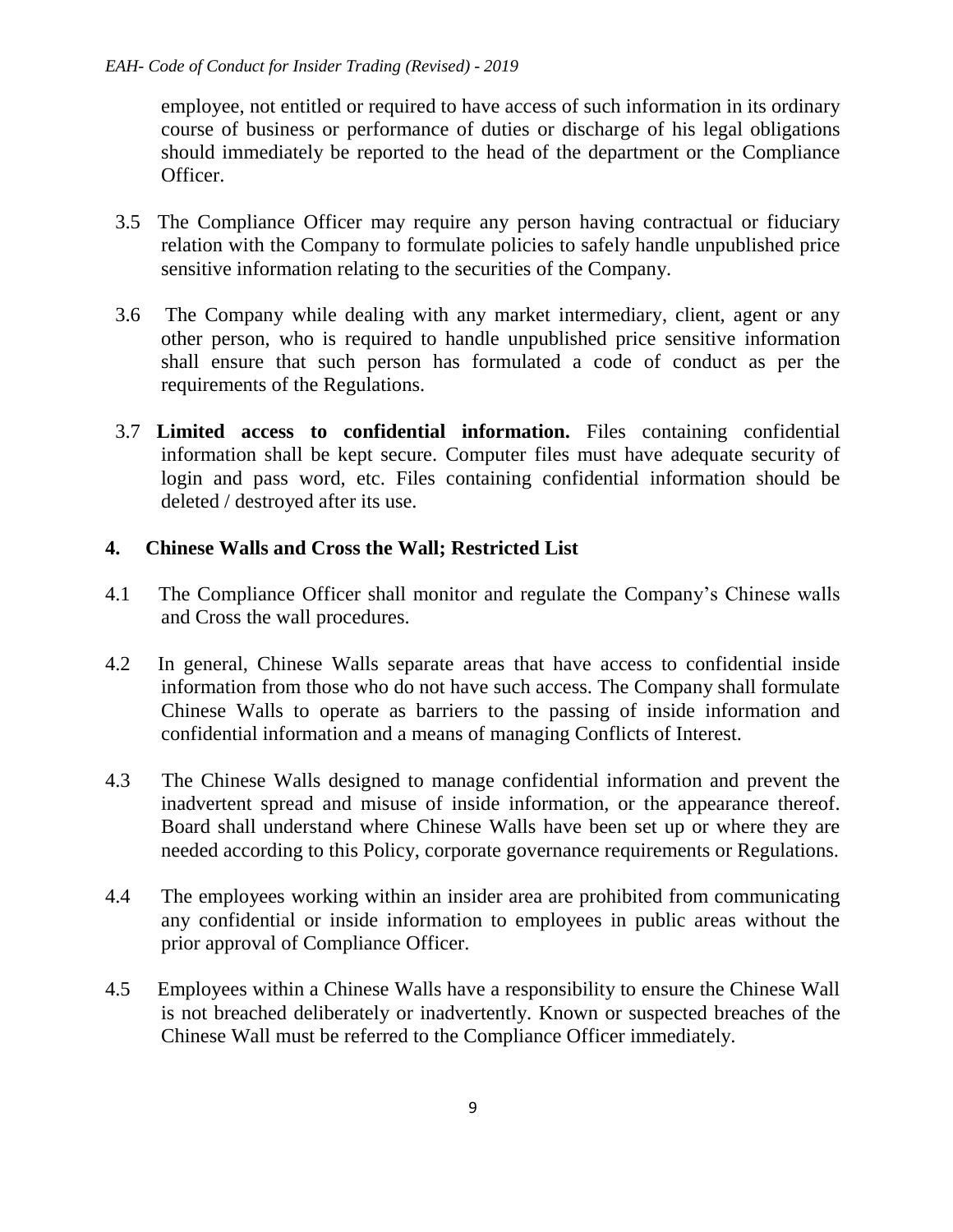- 4.6 The Company shall ensure that appropriate policies, procedures and physical arrangements are implemented for the relevant businesses and that such polices are complied with by all affected employees.
- 4.7 The establishment of Chinese Walls is not intended to suggest that within insider areas material, confidential information can circulate freely. Within insider areas, the need-to-know shall be in effect.

### **Crossing the Wall**

- 4.8 If an employee/outsider receives inside information from the inside area of the Company, it is treated that the said employee or outsider has crossed the wall. Pursuant to crossing the wall, the employee becomes an insider. Such employee/outsider must be subject to all restrictions and prohibitions as required under this Code of Conduct, Regulations and policies relating to Chinese Walls. An employee is no longer a temporary insider when the inside information is published or no longer significant to the market.
- 4.9 The Compliance Officer must formulate policies on actions to be taken when employees receive information from inside area behind the Chinese wall, information that cannot be discussed between the employees of different verticals.
- 4.10 If any person crosses the wall the same should be immediately reported to the Compliance Officer. The Compliance Officer shall make sure that all restrictions are imposed on such employee relating to the protection to unpublished price sensitive information.
- 4.11 The Compliance Officer when satisfied that the insider information is generally available may lift such restrictions imposed on such employee.

# **Restricted List**

- 4.12 The Company shall restrict trading in certain securities and designate such list as restricted list in order to monitor Chinese wall procedures and trading in client securities based on inside information.
- 4.13 The Compliance Officer shall maintain, review and update such restricted list in consultation with the business heads, sales and operations personnel or any other person who is likely to have access to unpublished price sensitive information relating to other companies in the course of their employment. All such personnel/employees shall immediately report to the Compliance Officer in case they receive, access or procure, directly or indirectly, any unpublished price sensitive information.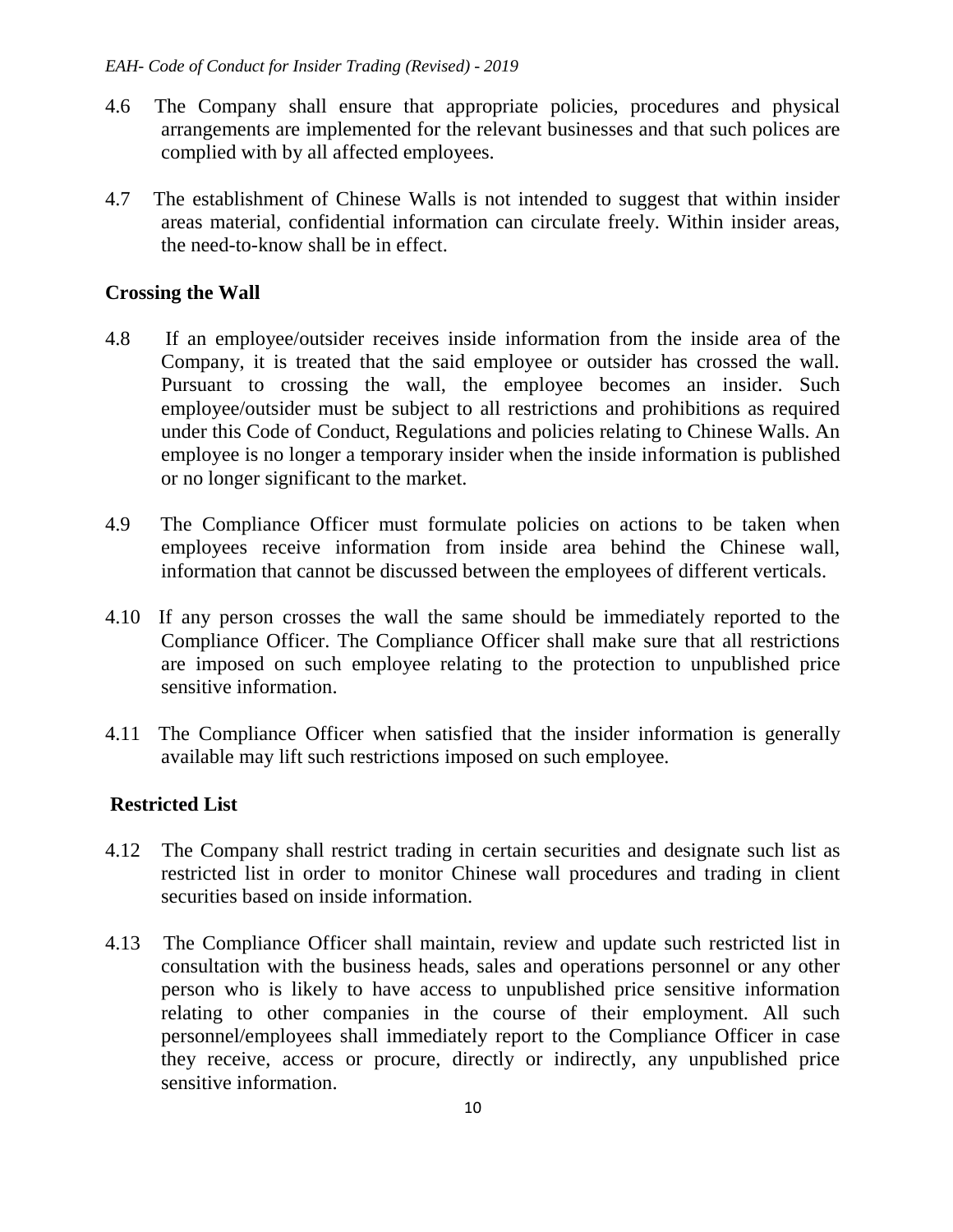- 4.14 The Compliance Officer while maintaining the restricted list may keep the following situations in mind. Whether the Company is handling any assignment for the listed company, preparing appraisal report, handling any information which might have an impact on credit rating, developing products or report or any other assignment which is likely to affect the securities price.
- 4.15 The restricted list is highly confidential information it shall not be communicated, directly or indirectly, to anyone outside the Company.
- 4.16 When any securities are on the Restricted List, trading in these securities by Designated Persons may be blocked or may be disallowed at the time of preclearance.

### **5. Prohibition on Dealing, Communicating or Counseling on Matters Relating to Insider Trading**

- 5.1 No insider shall trade in securities of the Company when in possession of unpublished price sensitive information.
- 5.2 Prevention of misuse of unpublished price sensitive information.
- 5.3 Designated Persons including Employees on the basis of their functional role in the Company shall be governed by this Code of Conduct governing trading in securities.

# **6. Trading Plans**

- 6.1 Subject to Clause 5 and restriction under Regulations, an insider shall be entitled to formulate a Trading Plan and present it to the Compliance Officer for approval and public disclosure pursuant to which trades may be carried out on his behalf in accordance with such plan*. (Annexure 1)*
- 6.2 The Compliance Officer shall assure that the following features are complied with for review and approval of a Trading Plan. Trading under Trading Plan shall:
	- (i) not commence earlier than six months from the public disclosure of the plan;
	- (ii) prohibited for the period between the twentieth trading day prior to the last day of any financial period for which results are required to be announced and the second trading day after the disclosure of such financial results;
	- (iii) not entail trading for a period of less than twelve months;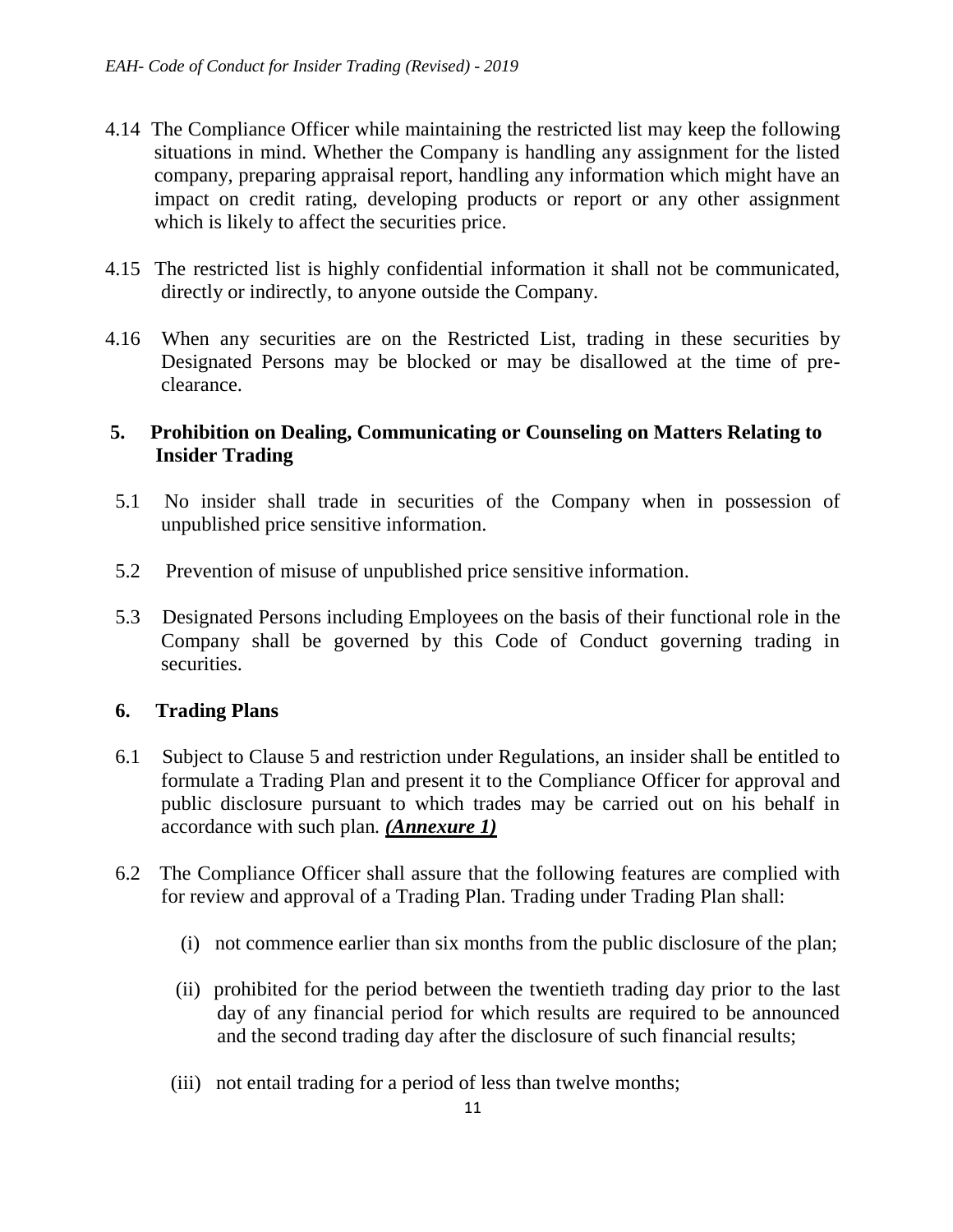- (iv) not entail overlap of any period for which another trading plan is already in existence;
- (v) set out either by the value of trades or to be effected or the number of securities, to be traded along with the nature of the trade and the intervals at, or dates on which such trades shall be effected; and
- (vi) not entail trading in securities for market abuse.
- 6.3 The Compliance Officer shall be entitled to seek such express undertakings as may be necessary to enable such assessment and to approve and monitor the implementation of the plan.
- 6.4 The trading plan once approved shall be irrevocable and the insider shall mandatorily have to implement the plan, without being entitled to either deviate from it or to execute any trade in the securities outside the scope of the trading plan. *(Annexure 2)*
- 6.5 The implementation of the trading plan shall not be commenced, if at the time of formulation of the plan, the Insider is in possession of any unpublished price sensitive information and the said information has not become generally available at the time of the commencement of implementation. The commencement of the Plan shall be deferred until such unpublished price sensitive information becomes generally available information. Further, the Designated Persons shall also not be allowed to trade in securities of the Company, if the date of trading in securities of the Company, as per the approved Trading Plan, coincides with the date of closure of Trading Window announced by the Compliance Officer.
- 6.6 Upon approval of the trading plan, the Compliance Officer shall notify the plan to the stock exchanges on which the securities are listed.

# **7. Trading Window**

7.1 Designated Persons may execute trades subject to compliance with the Regulations. A trading window may be adopted for trading of such Designated Persons. The trading window shall be closed when the Compliance Officer determines that a Designated Person or class of Designated Persons can reasonably be expected to have possession of unpublished price sensitive information. Such closure shall be imposed in relation to such securities to which such unpublished price sensitive information relates. Designated persons and their immediate relatives shall not trade in securities when the trading window is closed.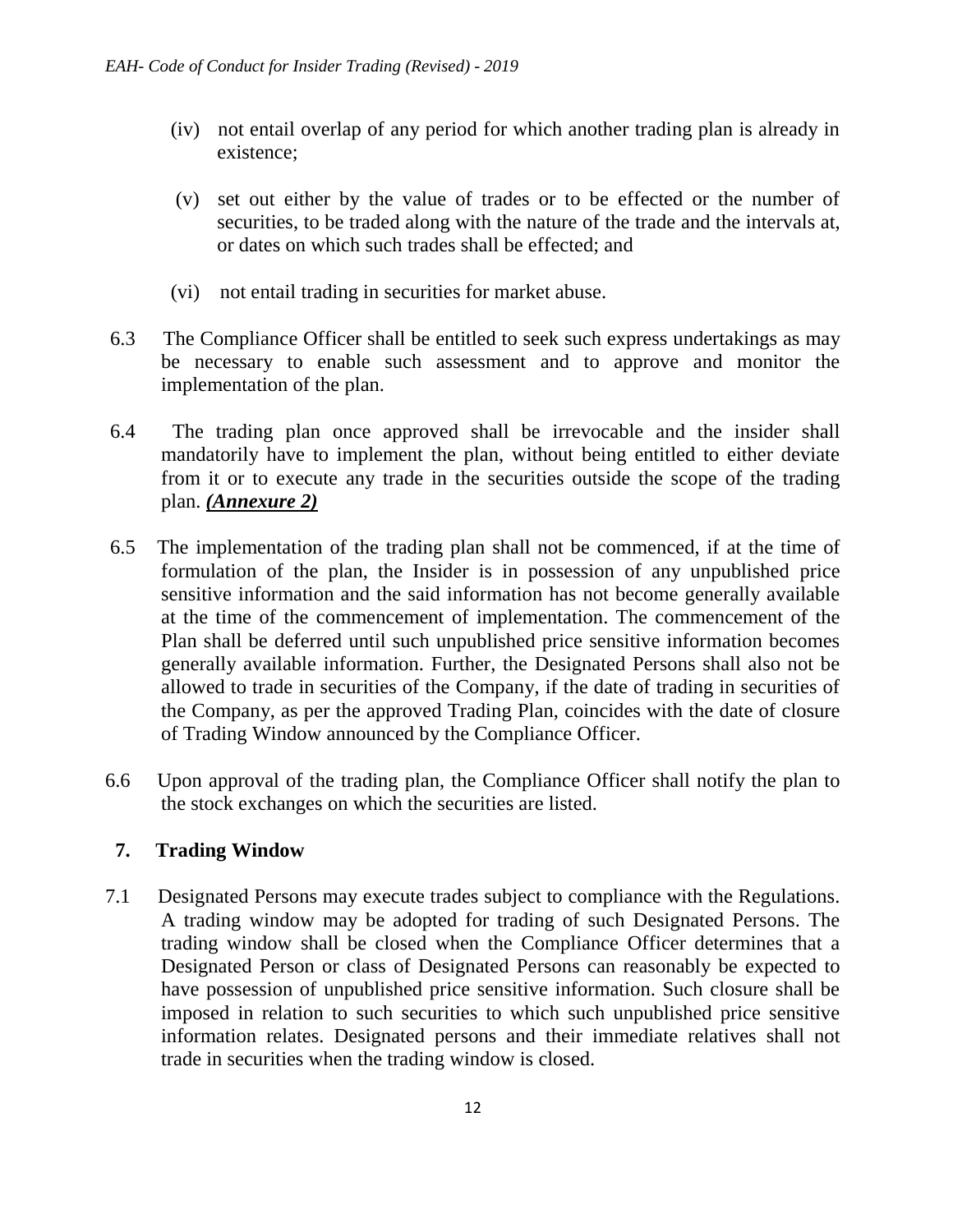- 7.2 Unless otherwise specified by the Compliance Officer, the Trading Window for Trading in Securities of the Company shall be closed for the following purposes:-
	- (i) Declaration of financial results (quarterly and annual), standalone and consolidated, of the Company;
	- (ii) Intended declaration of dividends (both interim and final);
	- (iii) Issue of securities by way of public, bonus, rights etc or buy-back of securities;
	- (iv) Any major expansion plans or execution of new projects;
	- (v) Change in Key Managerial Personnel;
	- (vi) Amalgamation, Mergers, Takeovers or Restructuring; and
	- (vii) Disposal of the whole or substantial part of the undertaking;
- 7.3. (i) The Compliance Officer shall close the trading window from the end of every quarter till forty-eight (48) hours after the declaration of financial results;
	- (ii) The trading window restrictions as mentioned in sub-clause (i) shall not apply in respect of -
		- (a) the transaction is an off-market *inter-se* transfer between designated persons who were in possession of the same unpublished price sensitive information without in breach of regulation 3 and both parties had made a conscious and informed trade decision;

 *Provided* that such unpublished price sensitive information was not obtained under sub-regulation (3) of regulation 3 of the regulations;

 *Provided* further that such off market trades shall be reported by the designated persons to the Company within 2 (two) working days.

(b) the transaction was carried through the block deal window mechanism between persons who were in possession of the unpublished price sensitive information without being in breach of regulation 3 and both parties had made a conscious and informed trade decision;

*Provided* that such unpublished price sensitive information was not obtained under sub-regulation (3) of regulation 3 of the regulations;

- (c) the transaction was carried out pursuant to a statutory or regulatory obligation to carry out a *bona fide* transaction;
- (d) the transaction was undertaken pursuant to the exercise of stock options in respect of which the exercise-price was pre-determined in compliance with applicable regulations;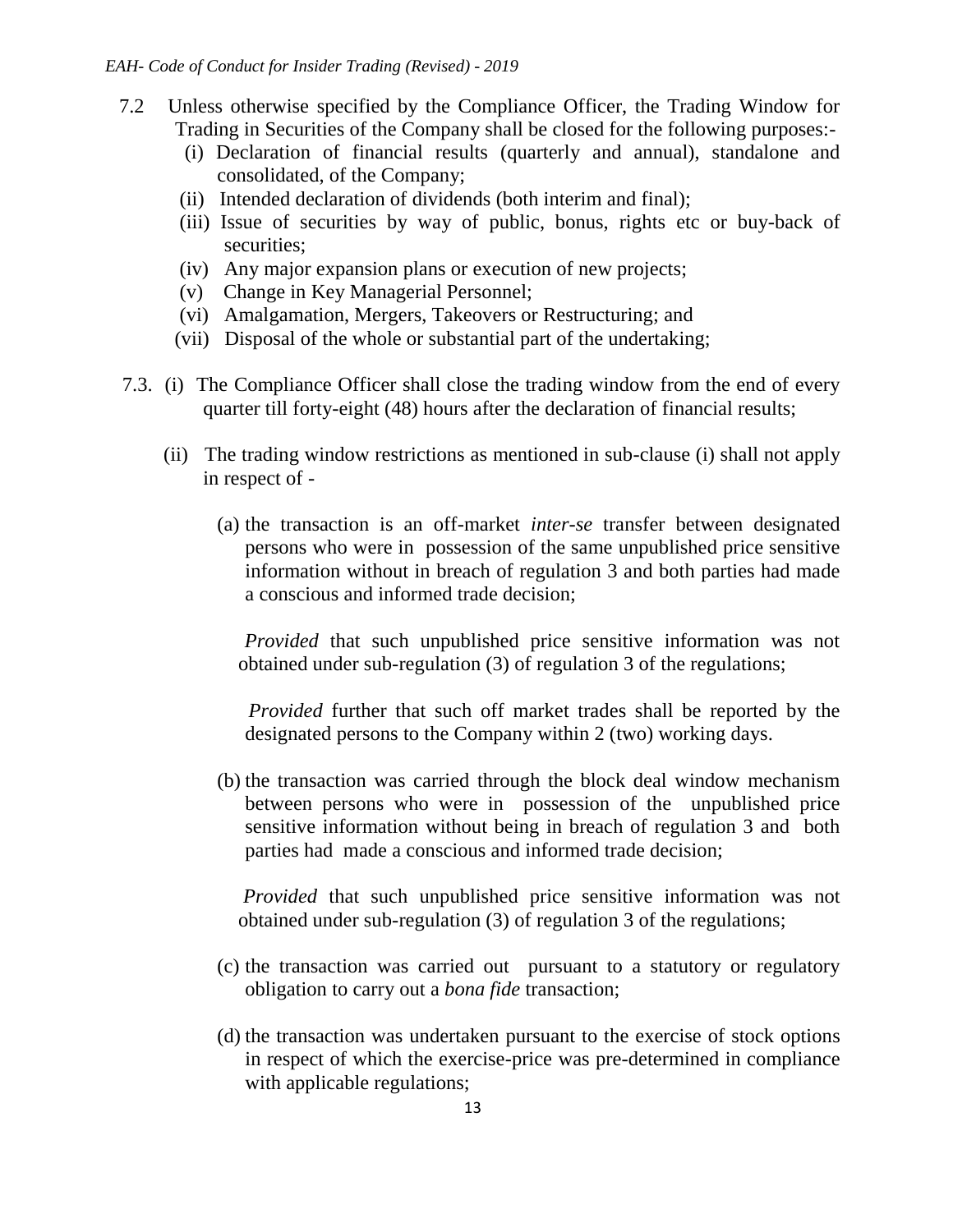- (e) the trades were pursuant to the trading plan set up in accordance with this Code;
- (f) pledge of shares for a *bona fide* purpose such as raising of funds, subject to pre-clearance by the Compliance Officer and compliance with the respective SEBI regulations;
- (g) transactions which are undertaken in accordance with respective regulations made by SEBI, such as acquisition by conversion of warrants or debentures, subscribing to rights issue, further public issue, preferential allotment or tendering of shares in a buy-back offer, open offer, delisting offer.
- 7.4 The Compliance Officer after taking into account various factors including the unpublished price sensitive information in question becoming generally available and being capable of assimilation by the market, shall decide the timing for reopening of the trading window, however in any event it shall not be earlier than forty-eight (48) hours after the information becomes generally available.
- 7.5 When the trading window is open, trading by Designated Persons shall be subject to preclearance by the Compliance Officer, if the value of the proposed trades is more than 1,000 equity shares or above such thresholds as the Board may stipulate.

# **8. Pre-clearance of Trades**

 Subject to Clause 7.5, all Designated Persons who intend to trade in securities of the Company should pre-clear the transaction as per the pre-dealing procedure as described hereunder.

# **Pre-dealing Procedure**

- 8.1 All Designated Persons, who intend to trade in the securities of the Company when the trading window is open, should pre-clear the transaction.
- 8.2 No Designated Persons shall be entitled to apply for pre-clearance of any proposed trade if such person is in possession of unpublished price sensitive information even if the trading window is not closed and hence he shall not be allowed to trade.

The pre-dealing procedure shall be hereunder –

 (a) An application may be made in the prescribed Form *(Annexure 3)* to the Compliance officer indicating the estimated number of securities that the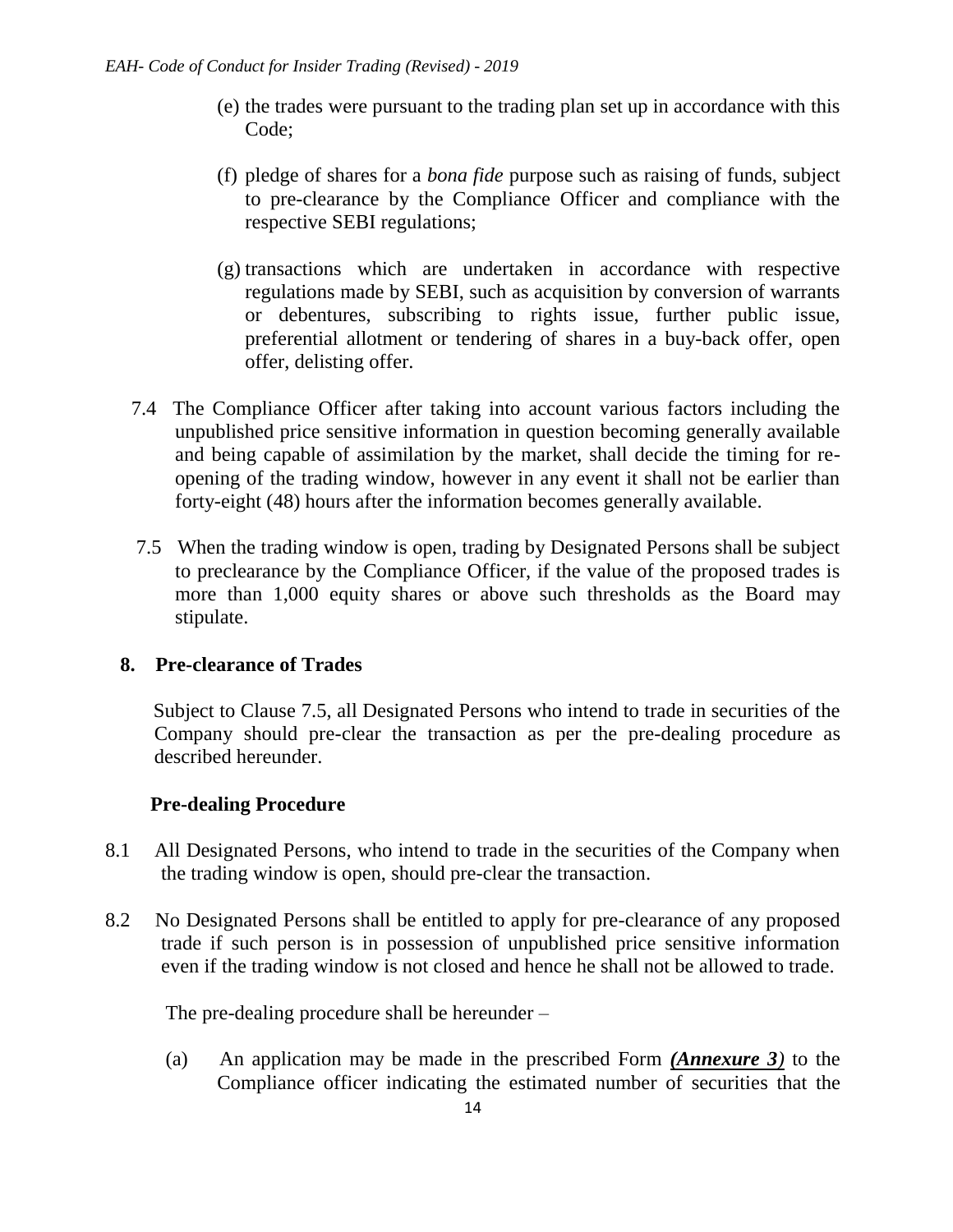Designated Persons intend to deal in, the details as to the depository with which he has a security account, the details as to the securities in such depository mode and such other details as may be required by any rule made by the company in this behalf.

- (b) An undertaking **(***Annexure 4)* shall be executed in favor of the Company by such Designated Persons incorporating, inter alia, the following clauses, as may be applicable:
	- (i) That the employee/director/officer does not have any access or has not received "unpublished price sensitive information" up to the time of signing the undertaking;
	- (ii) That in case the specified employee has access to or receives unpublished price sensitive information after the signing of the undertaking but before the execution of the transaction he/she shall inform the Compliance Officer of the change in his position and that he/she would completely refrain from dealing in the securities of the Company till the time such information becomes public;
	- (iii) That he/she has not contravened the Code of Conduct for prevention of insider trading as notified by the Company from time to time;
	- (iv) That he/she has made a full and true disclosure in the matter.
- (c) The Compliance Officer shall on receiving an application provide the Designated Persons with an acknowledgement on the duplicate of the application or in any electronic form.
- (d) The Compliance Officer shall grant approval within 2 days from the date of acknowledgement.
- (e) The Compliance Officer shall retain copies of all applications and acknowledgements either in physical or electronic mode.
- (f) In exceptional circumstances consent may not be given if the Compliance officer is of the opinion that the proposed deal is on the basis of possession of any unpublished Price sensitive information. There shall be no obligation to give reasons for any withholding of consent.
- (g) All Designated Persons and their immediate Relatives shall execute their order in respect of securities of the Company within seven (7) days after the approval of pre-clearance is given. They shall file within two (2) days of the execution of the deal, the details of such trade with the Compliance Officer in the prescribed form *(Annexure 5)***.** If the order is not executed within one week after the approval is given, the Designated Persons and their immediate Relatives must pre-clear the transaction again.
- (h) All Designated Persons and their immediate relatives shall hold their investments in securities for a minimum period of 6 months irrespective of mode of acquisition in order to be considered as being held for investment purposes.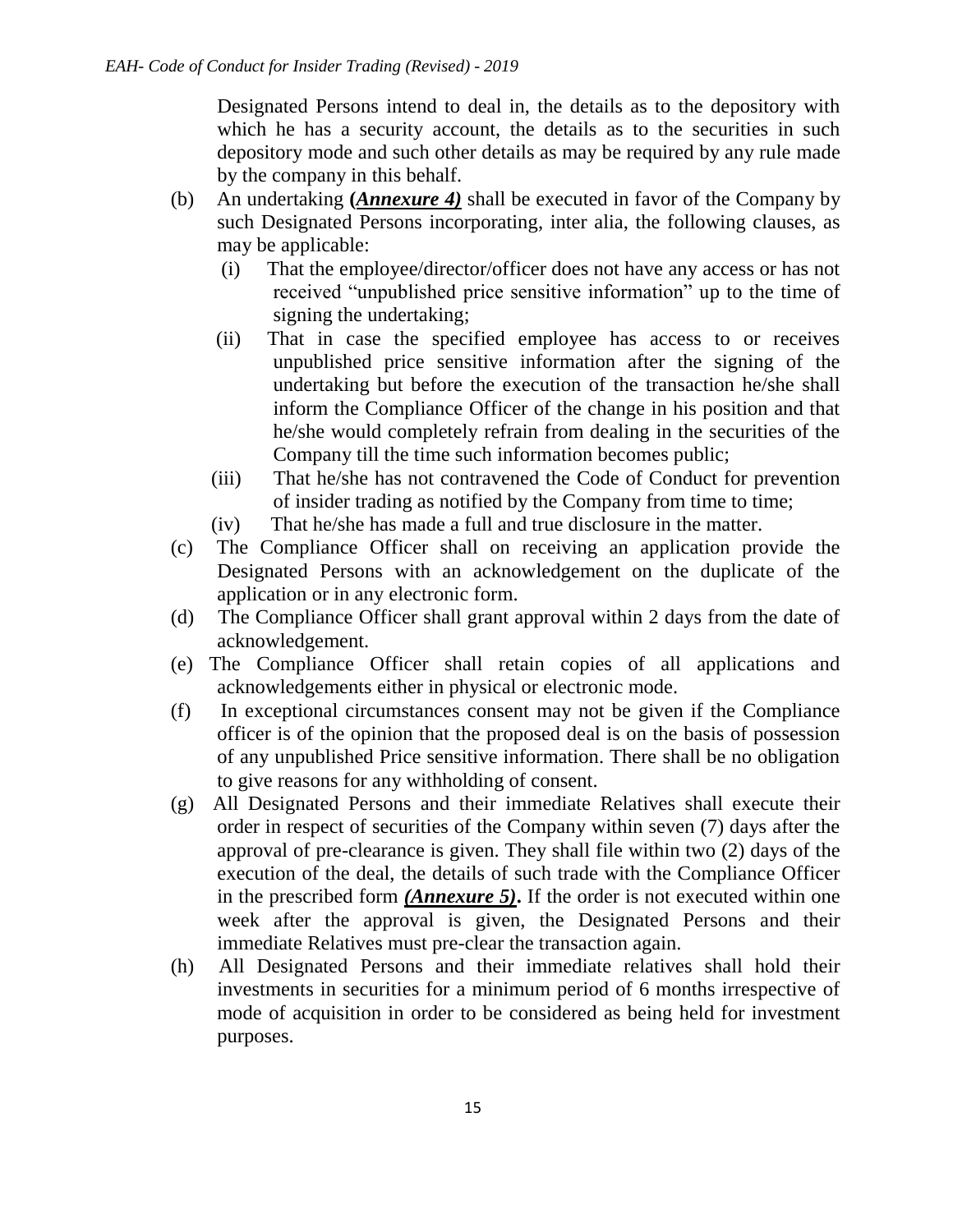8.3 The Designated Person shall not execute a contradictory trade, for a period of six months, to a trade executed after pre clearance under this clause. Any relaxation of such contra trade shall be recorded in writing by the Compliance Officer in his approval of such trade. Provided that this shall not be applicable for trades pursuant to exercise of stock options.

# **9. Disclosures requirements**

- 9.1 The disclosures to be made by any person under this Code of Conduct shall include those relating to trading by such person's immediate relatives, and by any other person for whom such person takes trading decisions.
- 9.2 The designated persons shall be required to disclose names and Permanent Account Number or any other identifier authorized by law of the following persons to the Company on an annual basis and as and when information changes:
	- a) immediate relatives;
	- b) persons with whom such designated person(s) shares a material financial relationship;
	- c) phone, mobile and cell numbers which are used by them.

 In addition, the names of educational institutions from which designated persons have graduated and names of their past employers shall also be disclosed on a one time basis.

 *Explanation*: The term "material financial relationship" shall mean a relationship in which one person is a recipient of any kind of payment such as by way of a loan or gift from the designated person during the immediately preceding twelve (12) months, equivalent to at least 25% of such payer's annual income of such designated person but shall exclude relationship in which payment is based on arm's length transactions.

- 9.3 The disclosures of trading in securities shall also include trading in derivatives of securities and the traded value of the derivatives shall be taken into account for purposes of this Code of Conduct. Provided that trading in derivatives of securities is permitted by any law for the time being in force.
- 9.4 The disclosures made under this Code of Conduct shall be maintained for a period of five (5) years by the Company.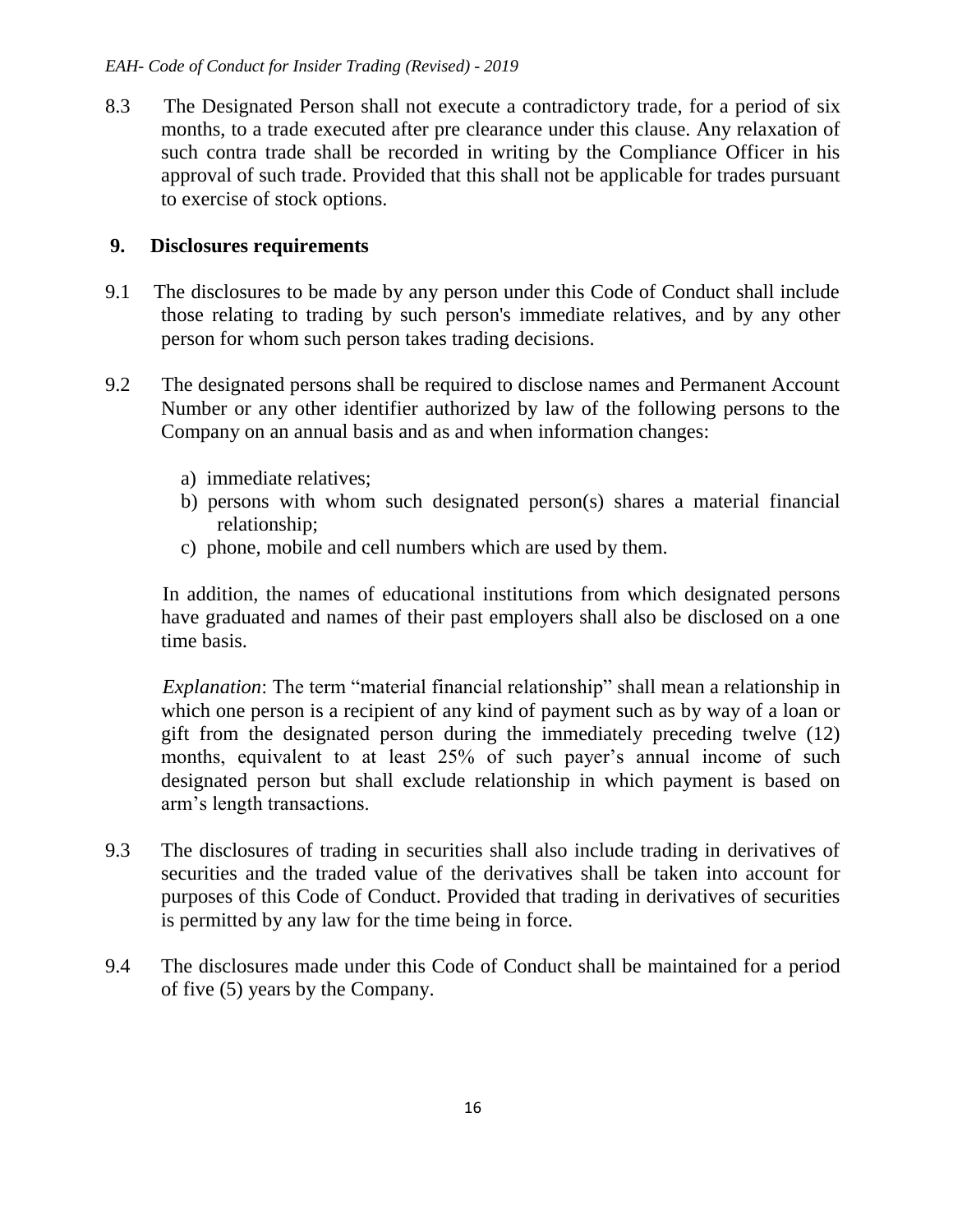# **Initial Disclosures**

- 9.5 Every Promoter, member of the promoter group, Key Managerial Personnel and Director of the Company shall disclose to the Company his holdings of securities of the Company within thirty (30) days of these regulations taking effect. *(Annexure 6).*
- 9.6 Every person on appointment as a Key Managerial Personnel or a Director of the Company or upon becoming a Promoter or member of the promoter group shall disclose his holding of securities of the company as on the date of appointment or becoming a Promoter or member of the promoter group, to the company within seven (7) days of such appointment or becoming a Promoter or member of the promoter group.

### **Continual Disclosures**

- 9.7 Every Promoter and member of the promoter group, Key Managerial Personnel, Employee and Director of every company shall disclose to the Company the number of such securities acquired or disposed of within two trading days of such transaction if the value of the securities traded, whether in one transaction or a series of transactions over any calendar quarter, aggregates to a traded value in excess of Rupees Ten lacs (Rs.10,00,000) *(Annexure 7)*
- 9.8 The disclosure required under Clause 9.6 shall be made within two (2) working days of:
	- (i) the receipt of intimation of allotment of shares, or
	- (ii) the acquisition or sale of shares or voting rights, as the case may be.
- 9.9 In addition to the continual disclosure in *Annexure-7,* every Promoter or member of the promoter group, Key Managerial Personnel, designated person and Directors shall disclose to the Company any change in shareholding of the Company, if the value of traded securities in a transaction or a series of transactions in aggregate over any calendar quarter exceeds Rupees Ten lacs (Rs.10,00,000) or such other value as may be specified by the Compliance Officer in consultation with the Board. *(Annexure 8)*

#### **Disclosures by other connected persons**

9.10 The Company, at its discretion, may require any other connected person or class of connected persons to make disclosures of holdings and trading in securities of the company in such form and at such frequency as may be determined by the company in order to monitor compliance with this Code of Conduct and the Regulations. *(Annexure -9)*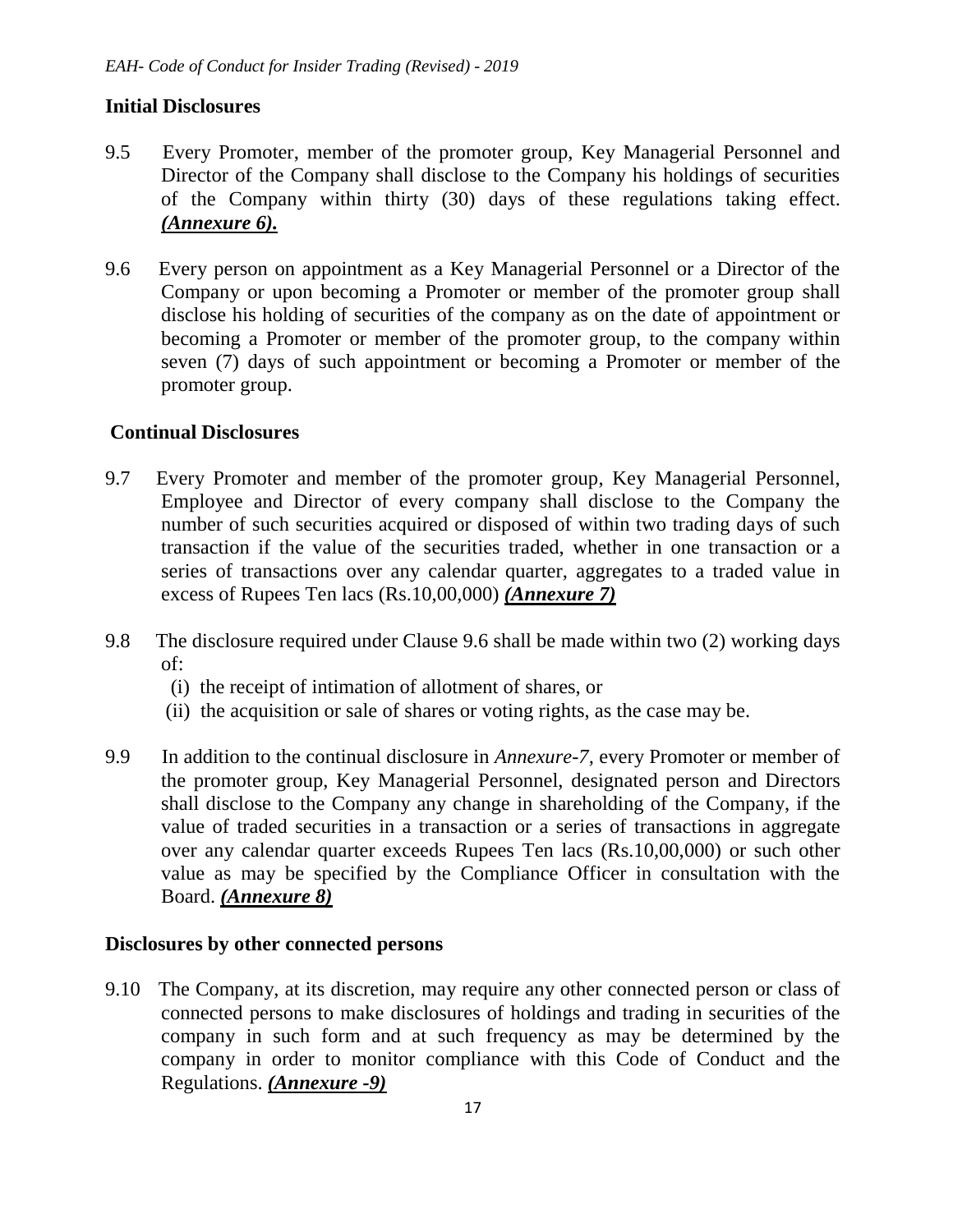#### **Disclosure by the Company to Stock Exchanges**

- 9.11 Within two (2) working days of the receipt of the information or disclosure under the Regulations and this Code of Conduct, the Compliance Officer shall disclose to all Stock Exchanges on which the Company is listed, the information received.
- 9.12 The Compliance officer shall maintain records of all the declarations in the appropriate form given by the Designated Employees for a minimum period of five (5) years.

#### **10. Dissemination of Unpublished Price Sensitive Information**

- 10.1 The disclosure of unpublished price sensitive information shall be on a uniform basis and non-discriminatory.
- 10.2 Mr. Tejasvi Dixit is designated as Chief Investor Relations Officer to deal with dissemination of information and disclosure of unpublished price sensitive information in a uniform manner.
- 10.3 No information shall be passed by Designated Persons by way of making a recommendation for the purchase or sale of securities of the Company.
- 10.4 The following guidelines shall be followed while dealing with research analysts and institutional investors:
	- (a) Only public information to be provided.
	- (b) At least two Company representatives be present at meetings with analysts, media persons and institutional investors.
	- (c) Unanticipated questions may be taken on notice and a considered response given later. If the answer includes price sensitive information, a public announcement should be made before responding.
	- (d) Simultaneous release of information after every such meet.

# **11. Penalty for contravention of Code of Conduct**

11.1 Any Designated Person who trades in securities or communicates any information for trading in securities, in contravention of this Code of Conduct may be penalized and appropriate action may be taken by the Company.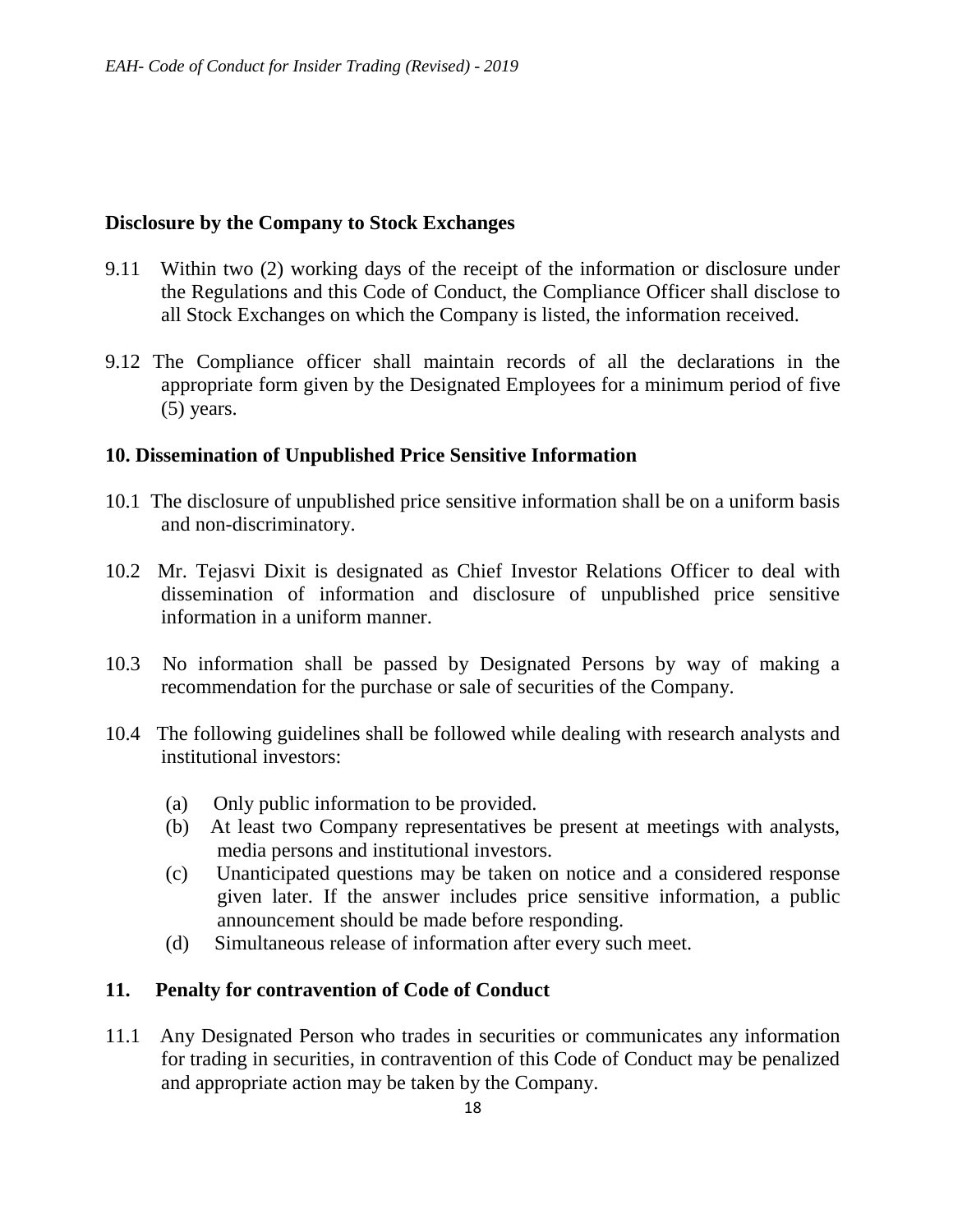- 11.2 The Designated Person of the Company who violate this Code of Conduct shall also be subject to disciplinary action by the Company, which may include wage/ salary freeze, suspension, termination etc.
- 11.3 The action by the Company shall not preclude SEBI from taking any action in case of violation of the SEBI (Prohibition of Insider Trading) Regulations, 2015.

### **12. Intimation to SEBI in case of violation of Code of Conduct and Regulations**

- 12.1 Any violation of the Code of Conduct and the Regulations shall be immediately intimated to the Compliance Officer or the Board of the Company. In case it is observed by the Board of Directors that there has been a violation of the regulations in relation to securities of the Company, the same shall be immediately reported to SEBI in the format *(Annexure 10)*
- 12.2 An informant under the code may voluntarily submit to SEBI the original information in a Voluntary Information Disclosure Form relating to an alleged violation of the insider trading laws that has occurred, is occurring or has a reasonable belief that it is about to occur. Such disclosure shall be in the form prescribed in Schedule D to the regulations.

### **13. Protection against retaliation and victimization**

- 13.1. An employee who files a Voluntary Information Disclosure Form with SEBI under this code and regulations, he/she will not be at risk of suffering any form of reprisal or retaliation which includes discharge, termination, demotion, suspension, threats, harassment, directly or indirectly or discrimination against the employee irrespective of whether the information is considered or rejected by SEBI or he or she is eligible for a reward under the regulations, by reason of-
	- (i) filing a Voluntary Information Disclosure Form under the regulations;
	- (ii) testifying in, participating in, or otherwise assisting and aiding SEBI in any investigation, inquiry, audit, examination or proceeding instituted or about to be instituted for an alleged violation of insider trading laws or in any manner aiding the enforcement action taken by SEBI; or
	- (iii) breaching any confidentiality agreement or provisions of any terms and conditions of employment or engagement solely to prevent any employee from cooperating with SEBI in any manner.

*Explanation*-For the purpose of this clause, "employee" means any individual who during employment may become privy to information relating to violation of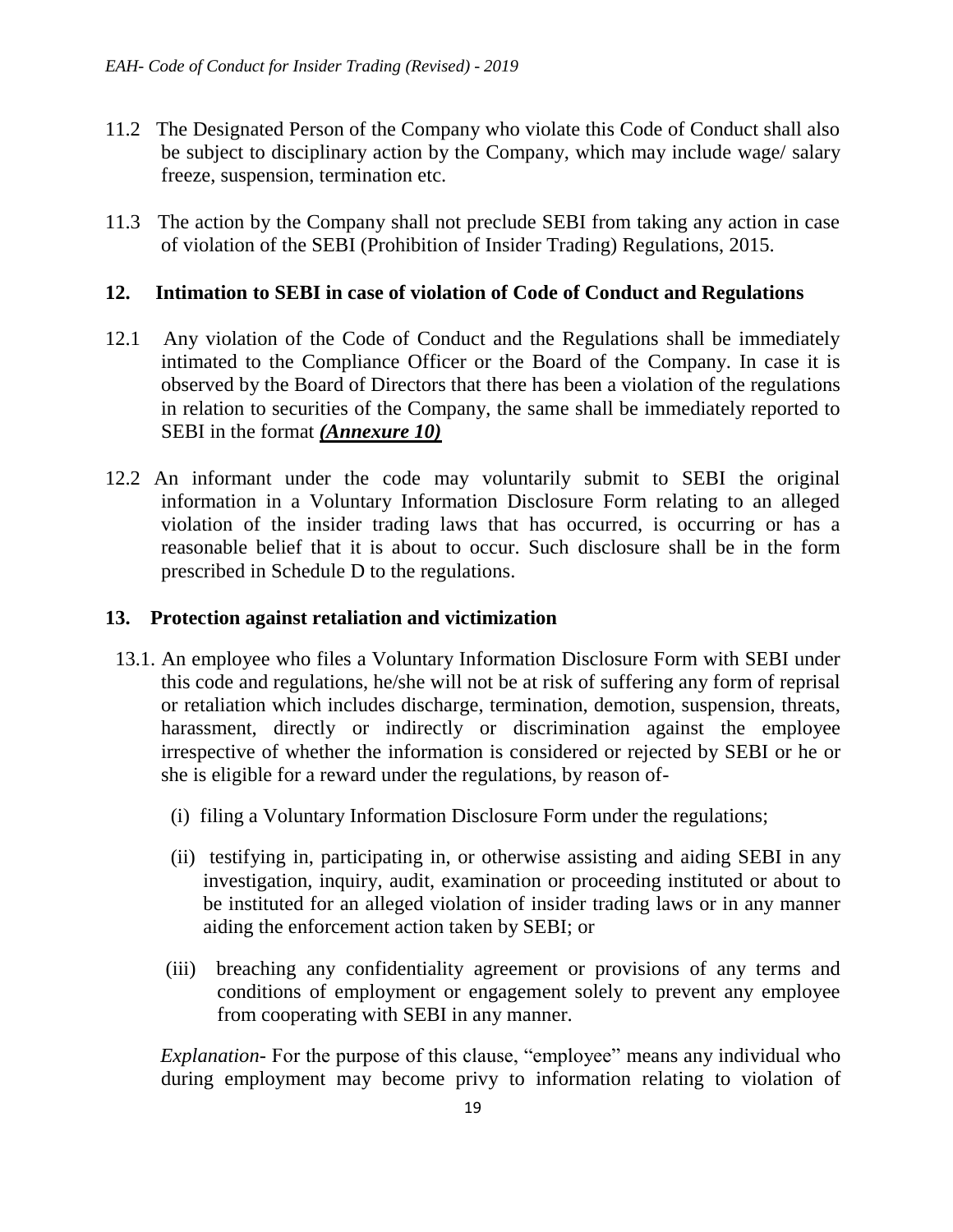insider trading laws and files a Voluntary Information Disclosure Form under the regulations and is a director, regular or contractual employee.

13.2 The Company may be liable for penalty, debarment, suspension, and/or criminal prosecution by SEBI, as the case may be, on violation of sub-clause 13.1;

 *Provided* that nothing in the regulations will require SEBI to direct reinstatement or compensation by an employer.

- 13.3. Any term in the agreement (oral or written) or code of conduct is void in so far as it purports to preclude any person from submitting to SEBI information relating to violation of the securities laws that has occurred, is occurring or has a reasonable belief that it would occur.
- 13.4. No person shall by way of any threat or act impede an individual from communicating with SEBI, including enforcing or threatening to enforce, a confidentiality agreement (other than agreements related to legal representations of a client and communications thereunder) with respect to such communications.

 *Explanation-* No employer shall require an employee to notify him or any Voluntary Information Disclosure Form filed with SEBI or to seek prior permission or consent or guidance of any person engaged by the employer before or after such filing.

\*\*\*\*\*\*\*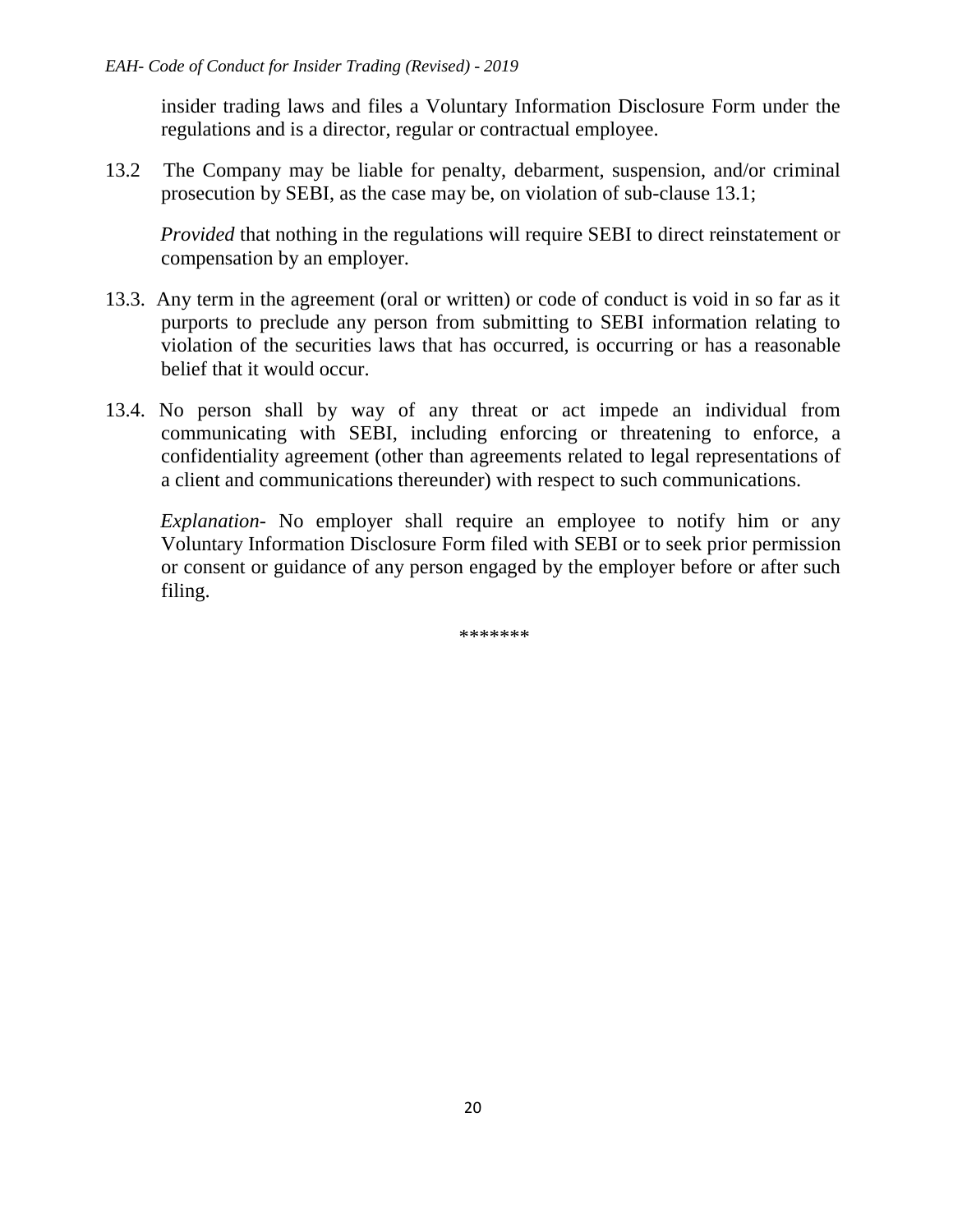# **ANNEXURE 1 FORMAT FOR REQUEST OF TRADING PLAN**

The Compliance Officer, EIH Associated Hotels Limited 7, Shamnath Marg, Delhi – 110054.

I [Insert Name of the employee], in my capacity as [Insert Designation] of the company hereby submit the following trading plan for your review and approval in terms of the Code of Conduct and Insider Trading Regulations.

#### **Trading Plan**

| Date/intervals | No. of            | <b>Nature of Transaction</b> | Trading | Trading        |
|----------------|-------------------|------------------------------|---------|----------------|
| of Trade       | <b>Securities</b> | and quantity                 | Account | Member details |
| Execution      | Traded            |                              | details |                |
|                |                   | Purchase/ sale/ others       |         |                |
|                |                   |                              |         |                |

### **Details of securities held by immediate Relative of the Employee**

| Name of the<br>person and<br>relationship<br>with the<br>designated<br>employee | Date of<br>Trading in<br>securities | No. of<br>Securities<br>Traded | <b>Nature of Transaction</b><br>and quantity | Trading<br>Account<br>details | Trading<br>member<br>details |
|---------------------------------------------------------------------------------|-------------------------------------|--------------------------------|----------------------------------------------|-------------------------------|------------------------------|
|                                                                                 |                                     |                                | Purchase/ Sale/ others                       |                               |                              |
|                                                                                 |                                     |                                |                                              |                               |                              |

I hereby undertake that I am not in violation of Company's Code of Conduct or SEBI Insider Trading Regulations while formulating the aforesaid trading plan.

I undertake to furnish such information as required by the Compliance Officer with regard to the Trading Plan.

Date: [Insert] Signature-------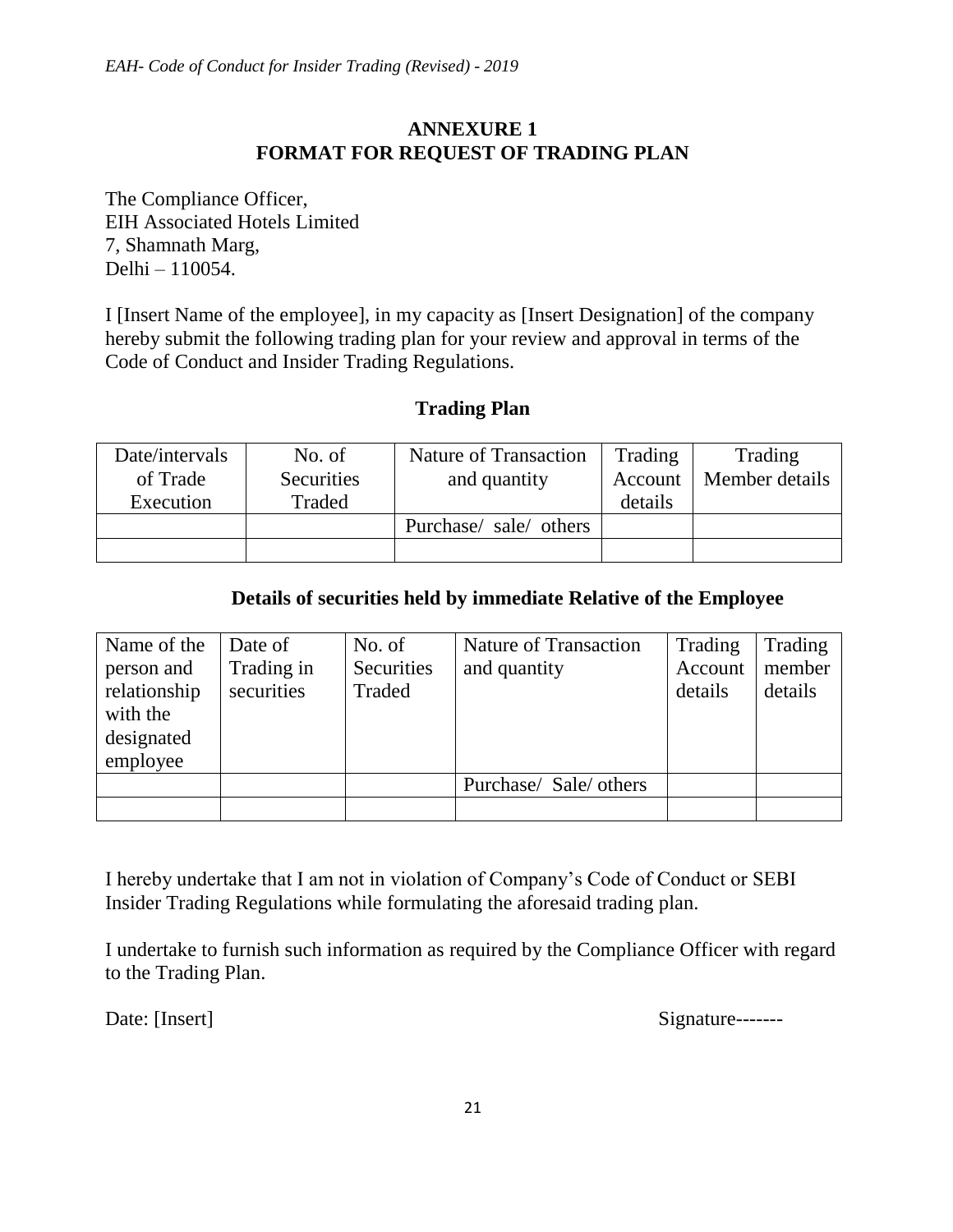# **ANNEXURE 2 FORMAT FOR APPROVAL OF TRADING PLAN**

Name: [Insert Name] Designation: [Insert Designation] Place: [Insert Place]

This is to inform you that your request/immediate relatives request for approval of trading plan in relation to shares of the Company as mentioned in your application dated [Insert Date] is approved.

The trading plan once approved shall be irrevocable and the insider shall mandatorily have to implement the plan, without being entitled to either deviate from it or to execute any trade in the securities outside the scope of the trading plan.

You acknowledge that in order to comply with the principles of Code of Conduct and SEBI (Prohibition of Insider Trading) Regulations, 2015 you may be required to further furnish information in relation to the trading plan.

The approval is based on your express undertakings that you will not contravene any provisions of the SEBI (Prohibition of Insider Trading) Regulations, 2015 and Code of Conduct and the Trading plan is not for the purposes of market abuse.

Yours faithfully, **for EIH Associated Hotels Limited**

**Compliance Officer** Date: Encl: Format for submission of details of transaction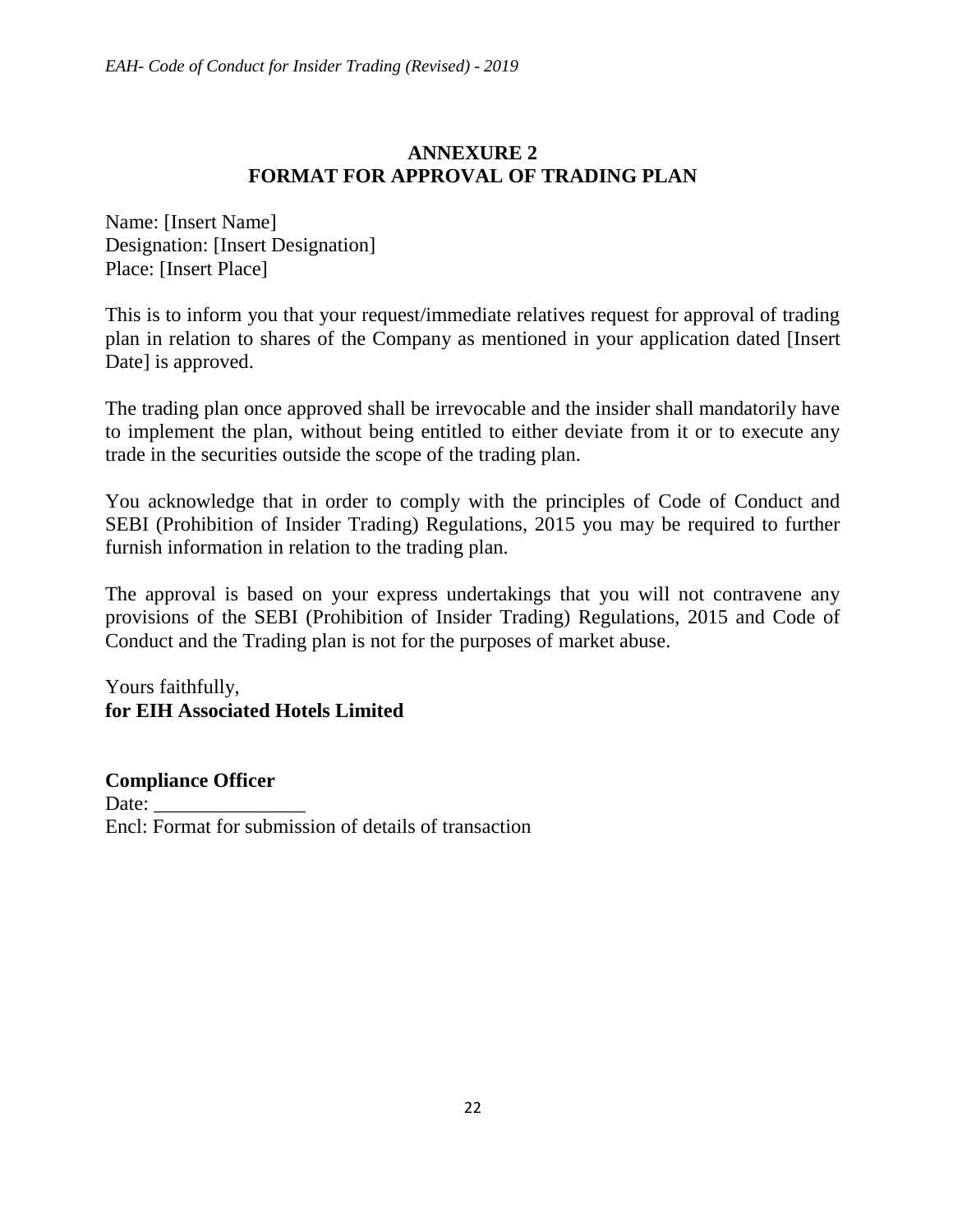# **ANNEXURE 3 APPLICATION FOR PRE-DEALING APPROVAL [DESIGNATED PERSON]**

Date:

The Compliance Officer, EIH Associated Hotels Limited, 7, Shamnath Marg, Delhi – 110054.

# Dear Sir/Madam, **Application for Pre-dealing approval in securities of the Company**

Pursuant to the SEBI (Prohibition of Insider Trading) Regulations, 2015 and the Company's **Code of Conduct for Prevention of Insider Trading**, I seek approval to purchase/sale/subscription of\_\_\_\_\_\_\_\_\_ equity shares of the Company as per details given below-

- 1. Name of the applicant
- 2. Designation
- 3. Number of securities held as on date
- 4. Folio No. / DP ID / Client ID No.)
- 5. PAN Number
- 6. The proposal is for
- (a) Purchase of securities
- (b) Subscription to securities
- (c) Sale of securities
- 7. Proposed date of dealing in securities
- 8. Estimated number of securities proposed to be acquired/subscribed/sold
- 9. Price at which the transaction is proposed
- 10. Current market price (as on date of application)
- 11. Whether the proposed transaction will be through stock exchange or off-market deal

I enclose herewith the form of Undertaking signed by me.

Yours faithfully,

# **(Signature of the Employee)**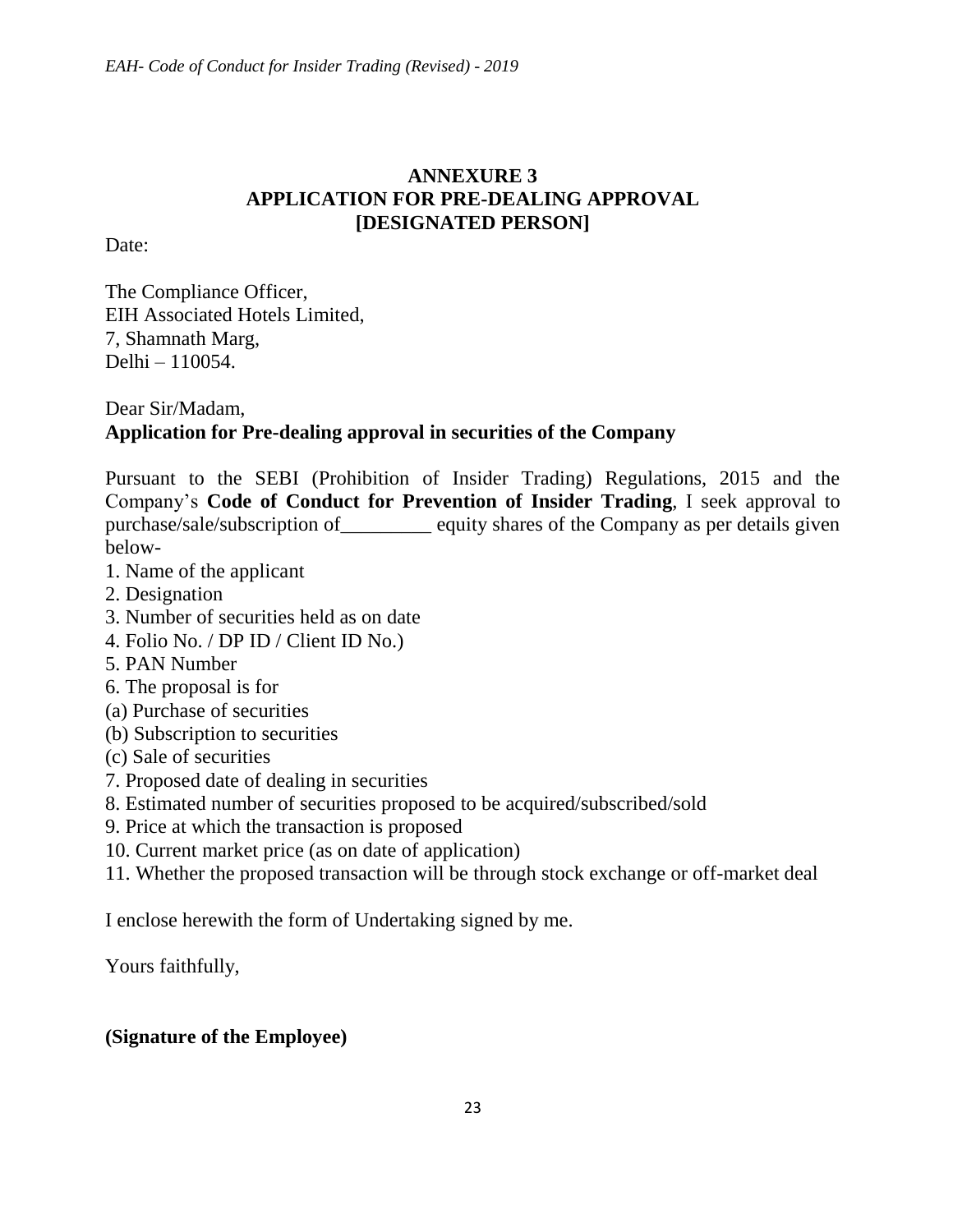# **ANNEXURE 4 FORMAT OF UNDERTAKING TO BE ACCOMPANIED WITH THE APPLICATION FOR PRE-CLEARANCE [DESIGNATED PERSON UNDERTAKING]**

The Compliance Officer EIH Associated Hotels Limited 7, Shamnath Marg, Delhi- 110054.

I, [Insert Name], [Insert Designation] of the [Insert Details] Company residing at [Insert Address], am desirous of dealing in [Insert] shares of the Company as mentioned in my application dated [Insert Date] for pre-clearance of the transaction.

I further declare that I am not in possession of or otherwise privy to any unpublished Price Sensitive Information (as defined in the Company's Code of Conduct for prevention of Insider Trading (the Code) up to the time of signing this Undertaking.

In the event that I have access to or received any information that could be construed as "Price Sensitive Information" as defined in the Code, after the signing of this undertaking but before executing the transaction for which approval is sought, I shall inform the Compliance Officer of the same and shall completely refrain from dealing in the securities of the Company until such information becomes public.

I declare that I have not executed any opposite transaction in past six months and not contravened the provisions of the Code as notified by the Company from time to time.

I undertake to submit the necessary report within 2 days of execution of the transaction / a 'Nil' report if the transaction is not undertaken.

If approval is granted, I shall execute the deal within 7 days of the receipt of approval failing which I shall seek pre-clearance.

I declare that I have made full and true disclosure in the matter.

Date: [Insert Date] Signature: [Insert] Signature] \* Indicate number of shares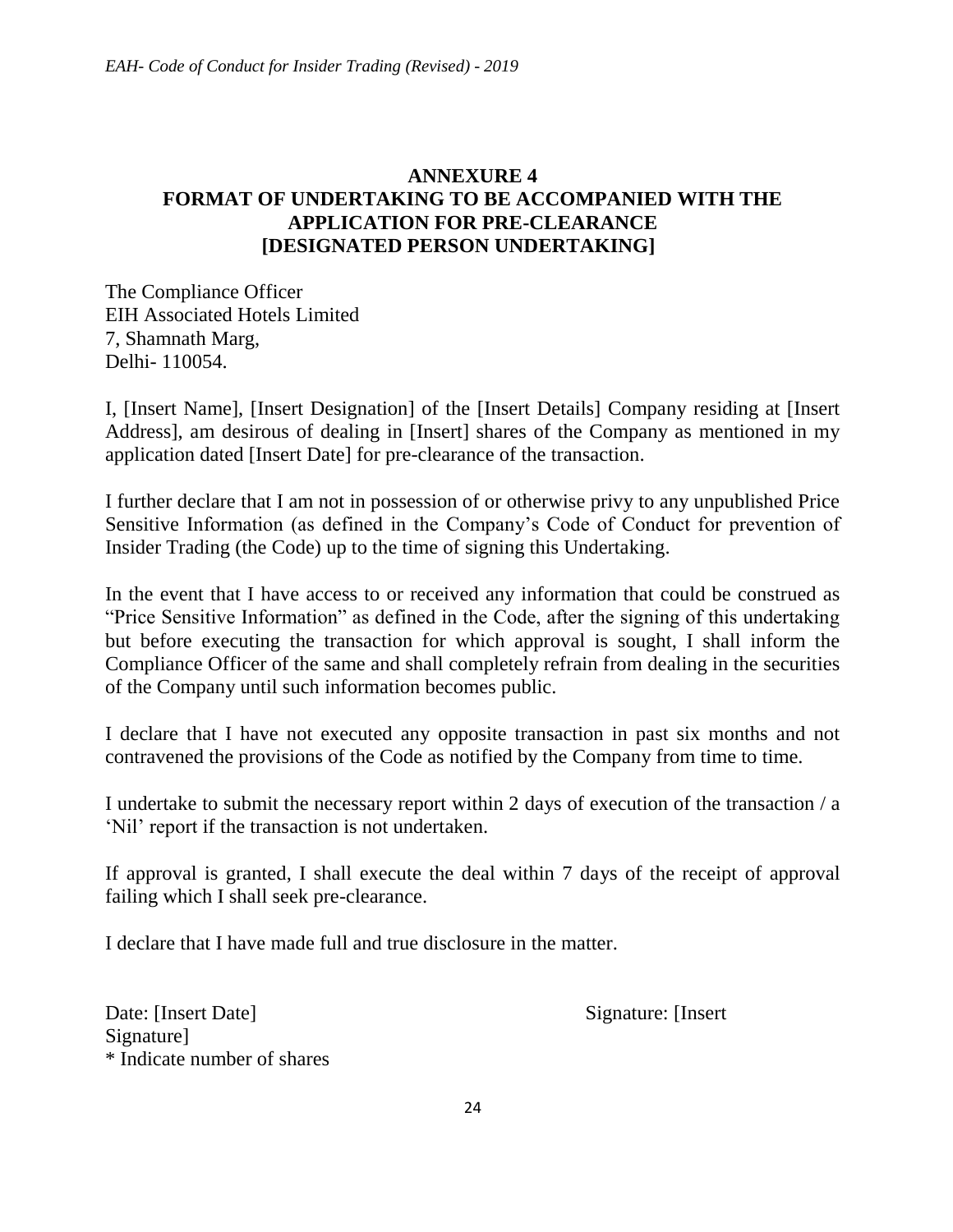# [On the Letter Head of the Company] **ANNEXURE 5 FORMAT FOR APPROVAL OF PRE- CLEARANCE ORDER [DESIGNATED EMPLOYEE/DESIGNATED PERSON]**

Name: [Insert Name] Designation: [Insert Designation] Place: [Insert Place]

This is to inform you that your request for dealing in [Insert number of shares] shares of the Company as mentioned in your application dated [Insert Date] is approved. Please note that the said transaction must be completed on or before [Insert Date] that is within 7 days from today. In case you do not execute the approved transaction /deal on or before the aforesaid date this approval shall stand withdrawn and you would have to seek fresh pre-clearance before executing any transaction/deal in the securities of the Company. Further, you are required to file the details of the executed transactions in the attached format within 2 days from the date of transaction/deal. In case the transaction is not undertaken a 'Nil' report shall be necessary.

Based on your undertaking it is understood that you have not executed any opposite transaction in past six months and not contravened the provisions of the Code as notified by the Company from time to time.

Please note this approval can be withdrawn, if subsequently the information provided by you in the application form or the undertaking is found incorrect.

Yours faithfully,

# **for EIH Associated Hotels Limited**

# **Compliance Officer**

Date: Encl: Format for submission of details of transaction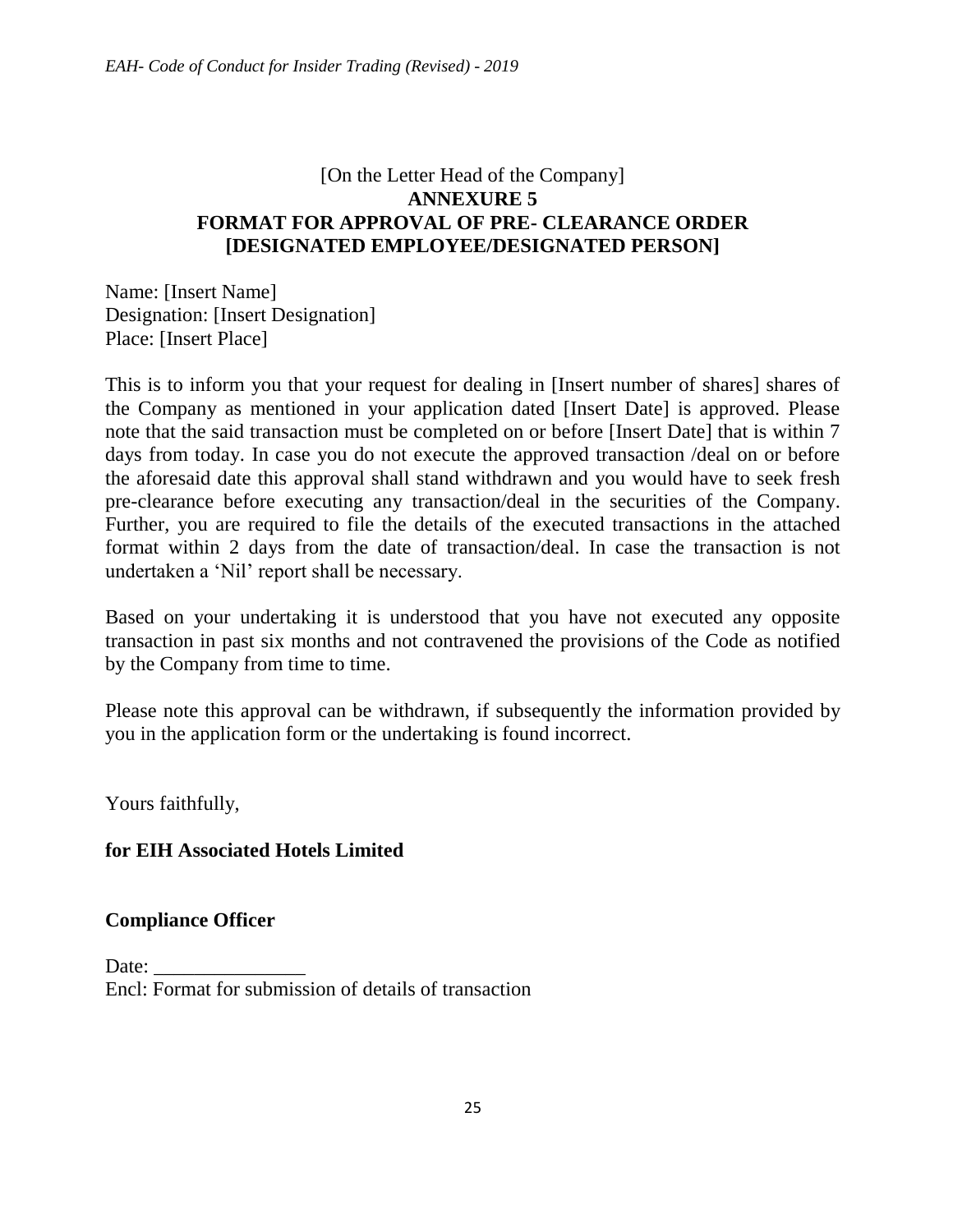#### **ANNEXURE 6**

#### **SEBI (Prohibition of Insider Trading) Regulations, 2015 [Regulation 7 (1) (a) read with Regulation 6(2) – Initial disclosure to the company]**

Name of the Company………………………………………….

ISIN of the company…………………………………………...

**Details of Securities held by Promoter, Key managerial personnel (KMP), Director and other such persons as mentioned in Regulation 6(2).**

| Name, PAN,<br>CIN/DIN &<br>Address with<br>contact nos. | Category of Person<br>(Promoters/KMP/<br>Directors/<br>Immediate relative<br>to/ others etc.) | Securities held as on the date of<br>regulation coming into force          | % of Shareholding |  |
|---------------------------------------------------------|-----------------------------------------------------------------------------------------------|----------------------------------------------------------------------------|-------------------|--|
|                                                         |                                                                                               | Type of security (For<br>eg.- Shares, Warrants,<br>Convertible Debentures) |                   |  |
|                                                         |                                                                                               |                                                                            |                   |  |

*Note: "Securities" shall have the same meaning as defined under regulation 2(1)(i) of SEBI (Prohibition of insider trading) Regulations,2015.*

#### **Details of Open interest (OI) in derivatives of the Company held by Promoter, Key managerial personnel (KMP), Director and other such persons as mentioned in Regulation 6(2)**

| of regulation coming into force | Open Interest of the future contracts held as on the date |                                         | Open interest of the Option contracts held as on the date<br>of regulation coming into force |                                              |                                  |  |
|---------------------------------|-----------------------------------------------------------|-----------------------------------------|----------------------------------------------------------------------------------------------|----------------------------------------------|----------------------------------|--|
| Contract<br>Specifications      | Number of<br>units (contracts *<br>lot size)              | <b>Notional Value</b><br>in Rupee terms | Contract<br>Specifications                                                                   | Number of<br>Units (contracts *<br>lot size) | Notional value<br>in Rupee terms |  |
|                                 |                                                           |                                         | 10                                                                                           |                                              |                                  |  |

*Note: In case of options, notional value shall be calculated based on premium plus strike price of options.*

Name & Signature: Designation: Date: Place: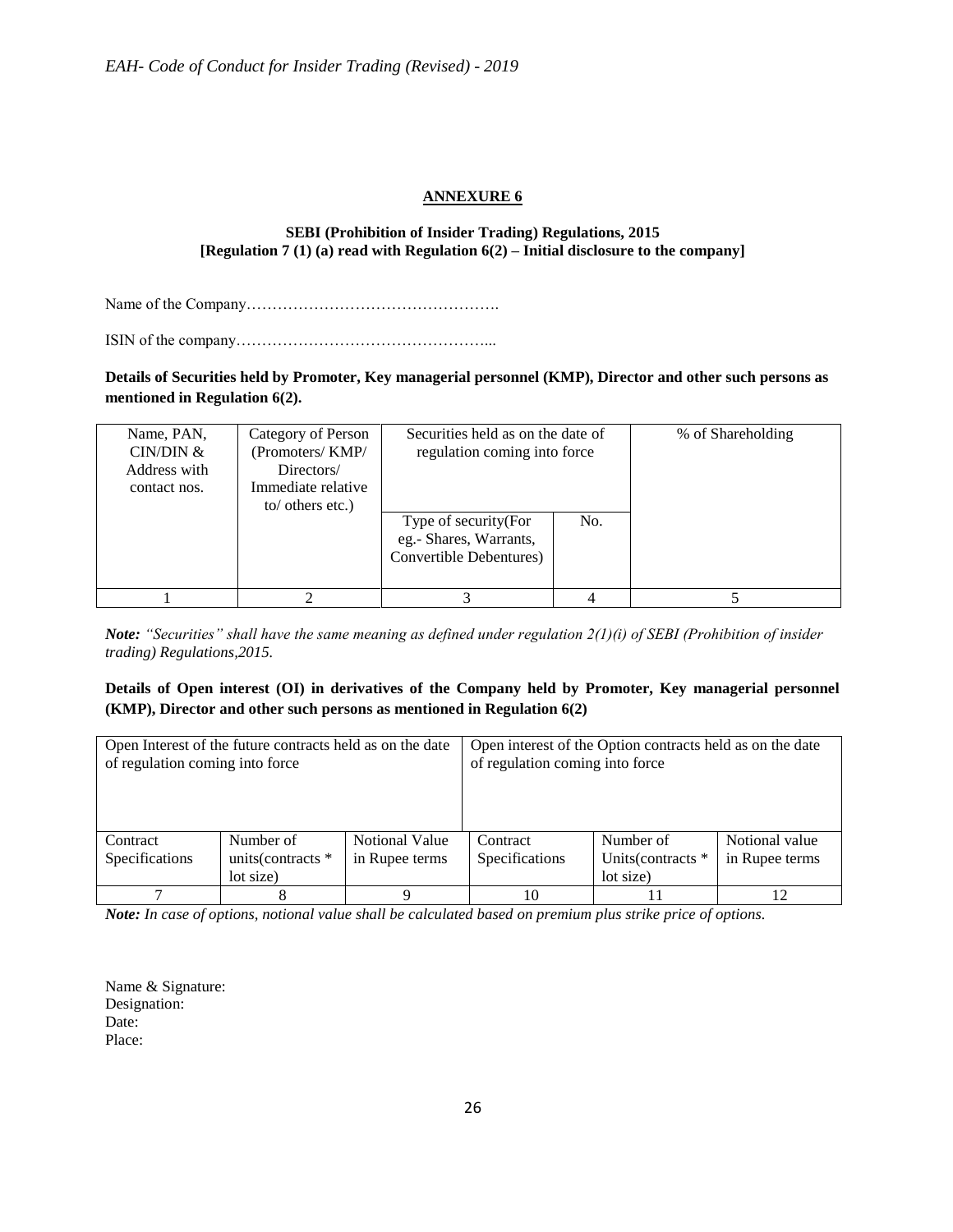#### **ANNEXURE 7**

#### **SEBI (Prohibition of Insider Trading) Regulations, 2015 [Regulation 7 (1) (b) read with regulation 6(2) – Disclosure on becoming a director/KMP/Promoter]**

Name of the Company………………………………………….

ISIN of the company…………………………………………...

**Details of Securities held on appointment of Key Managerial Personnel (KMP) or Director or upon becoming a promoter of a listed company and other such persons as mentioned in Regulation 6(2)**

| Name, PAN,   | Category of Person | Date of          | Securities held at the time | $%$ of |              |
|--------------|--------------------|------------------|-----------------------------|--------|--------------|
| CIN/DIN &    | (Promoters/KMP/    | appointment of   | of becoming a               |        | Shareholding |
| Address with | Directors/         | Director/ KMP OR | Promoter/appointment of     |        |              |
| contact nos. | Immediate relative | Date of becoming | Director/KMP                |        |              |
|              | to/ others etc.)   | Promoter         |                             |        |              |
|              |                    |                  | Type of                     | No.    |              |
|              |                    |                  | security(For                |        |              |
|              |                    |                  | e.g.- Shares,               |        |              |
|              |                    |                  | Warrants,                   |        |              |
|              |                    |                  | Convertible                 |        |              |
|              |                    |                  | Debentures)                 |        |              |
|              |                    |                  |                             |        | 6            |

*Note: "Securities" shall have the same meaning as defined under regulation 2(1)(i) of SEBI (Prohibition of insider trading) Regulations,2015.*

#### **Details of Open interest (OI) in derivatives of the Company held on appointment of Key Managerial Personnel (KMP) or Director or upon becoming a Promoter of a listed company and other such persons as mentioned in Regulation 6(2)**

|                            | Open Interest of the future contracts held at the time of<br>becoming Promoter/appointment of Director/KMP |                                  | Open interest of the Option contracts held at the time of<br>becoming Promoter/appointment of Director/KMP |                                              |                                  |  |
|----------------------------|------------------------------------------------------------------------------------------------------------|----------------------------------|------------------------------------------------------------------------------------------------------------|----------------------------------------------|----------------------------------|--|
| Contract<br>Specifications | Number of<br>units(contracts *<br>lot size)                                                                | Notional Value<br>in Rupee terms | Contract<br>Specifications                                                                                 | Number of<br>Units (contracts *<br>lot size) | Notional value<br>in Rupee terms |  |
|                            |                                                                                                            |                                  | 10                                                                                                         |                                              |                                  |  |

*Note: In case of options, notional value shall be calculated based on premium plus strike price of options.*

Name & Signature: Designation: Date: Place: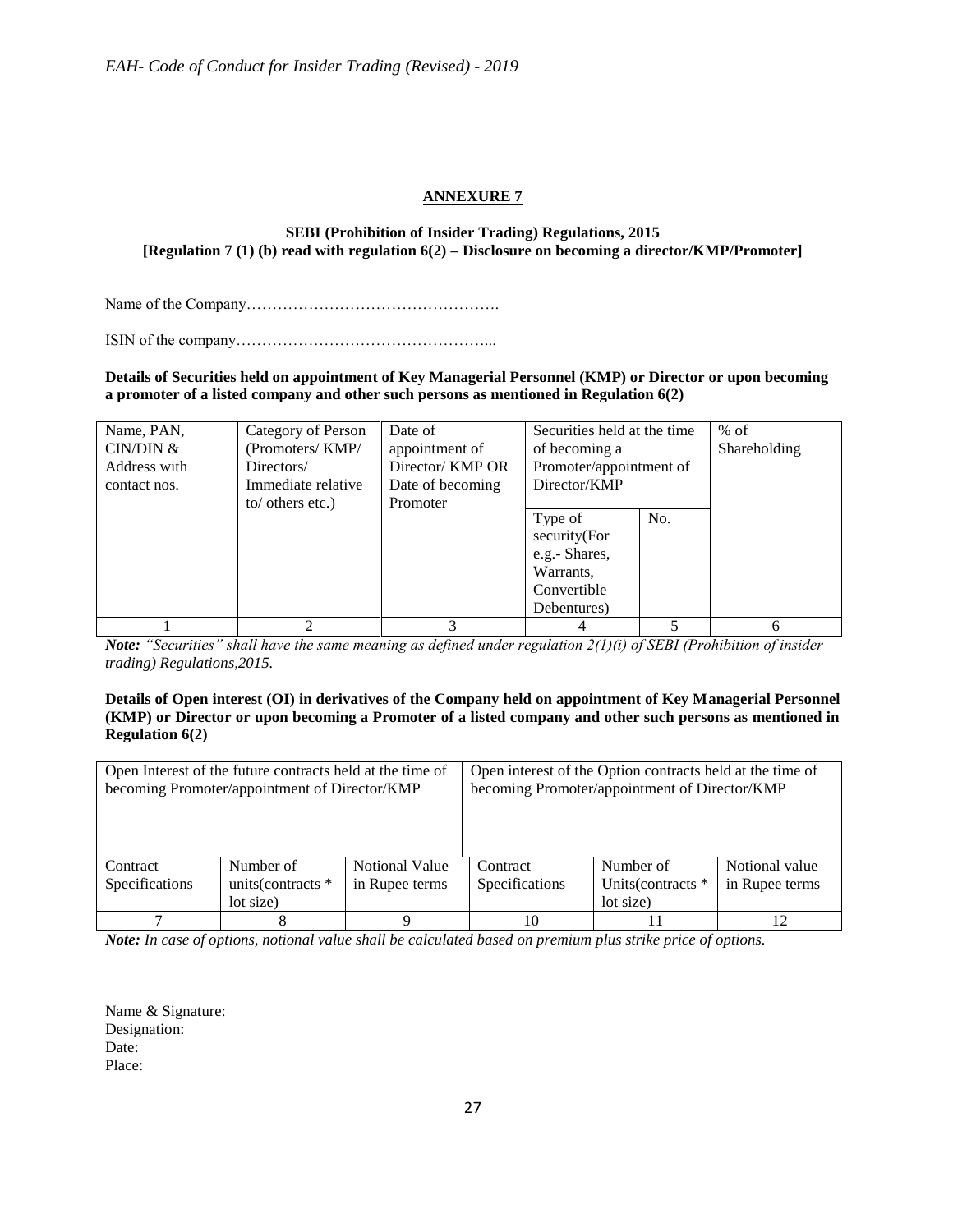#### **ANNEXURE 8 SEBI (Prohibition of Insider Trading) Regulations, 2015 [Regulation 7 (2) read with Regulation 6 (2) – Continual disclosures]**

Name of the Company……………………………… ISIS of the Company………………………………..

**Details of change in change in holding of securities of promoters, employee or director of a listed and other such persons as mentioned in Regulation 6(2).**

| Name, PAN,<br>$CIN/DIN, \&$<br>address with<br>contact nos. | Category of<br>person<br>(Promoters)<br>/KMP<br>/Director<br>/Immediate | Securities held prior<br>to acquisition/<br>disposal                                                            |                                           | <b>Securities acquired/Disposed</b>                                                                             |     |              | Securities held post<br>acquisition/Disposal                          |                                                                                                          | Date of<br>allotment<br>advice/<br>acquisition of<br>shares/sale of<br>shares specify |      | Date of<br>intimati<br>on to<br>compan<br>y | Mode of<br>acquisition/<br>disposal (on<br>market/<br>public/<br>rights/ |                                                                               |
|-------------------------------------------------------------|-------------------------------------------------------------------------|-----------------------------------------------------------------------------------------------------------------|-------------------------------------------|-----------------------------------------------------------------------------------------------------------------|-----|--------------|-----------------------------------------------------------------------|----------------------------------------------------------------------------------------------------------|---------------------------------------------------------------------------------------|------|---------------------------------------------|--------------------------------------------------------------------------|-------------------------------------------------------------------------------|
|                                                             | relative<br>to/others<br>etc.)                                          | <b>Type of</b><br>security<br>(For eg. $-$<br>Shares,<br>Warrants,<br>Convertibl<br><b>Debenture</b><br>s etc.) | No.<br>and $%$<br>of<br>share-<br>holding | Type of<br><b>Security</b><br>(For eg. $-$<br>Shares,<br>Warrants,<br>Convertible<br><b>Debentures</b><br>etc.) | No. | <b>Value</b> | Transac -<br>tion type<br>(Buy/Sell/<br>Pledge/<br>Revoke/<br>Invoke) | Type of<br>security<br>(For eg. $-$<br>Shares,<br>Warrants,<br>Convertibl<br><b>Debenture</b><br>s etc.) | No. and<br>$%$ of<br>sharehol<br>ding                                                 | From | To                                          |                                                                          | preferential<br>offer/ off<br>market/<br>inter-se<br>transfer/<br>ESOPs, etc) |
|                                                             |                                                                         |                                                                                                                 | $\overline{a}$                            |                                                                                                                 |     |              | 8                                                                     | 9                                                                                                        | 10                                                                                    | 11   | 12                                          | 13                                                                       | 14                                                                            |

*Note: "Securities" shall have the same meaning as defined under regulation 2 (1)(i) of SEBI (Prohibition of Insider trading) regulations,2015*

**Details of trading in derivatives of the company by Promoter, Employee or Director of a listed company and other such persons as mentioned in Regulation 6(2).**

|                  | Exchange on which the trade<br>was executed |                |                                                       |    |    |   |
|------------------|---------------------------------------------|----------------|-------------------------------------------------------|----|----|---|
| Type of contract | <b>Contract Specifications</b>              | Notional Value | Buy<br>Number of units<br>(Contracts $*$ lot<br>size) |    |    |   |
|                  | 10                                          |                | 18                                                    | 19 | 20 | 4 |

*Note: In case of Options, notional value shall be calculated based on premium plus strike price of options.*

Name & Signature: Designation:

Date:

Place: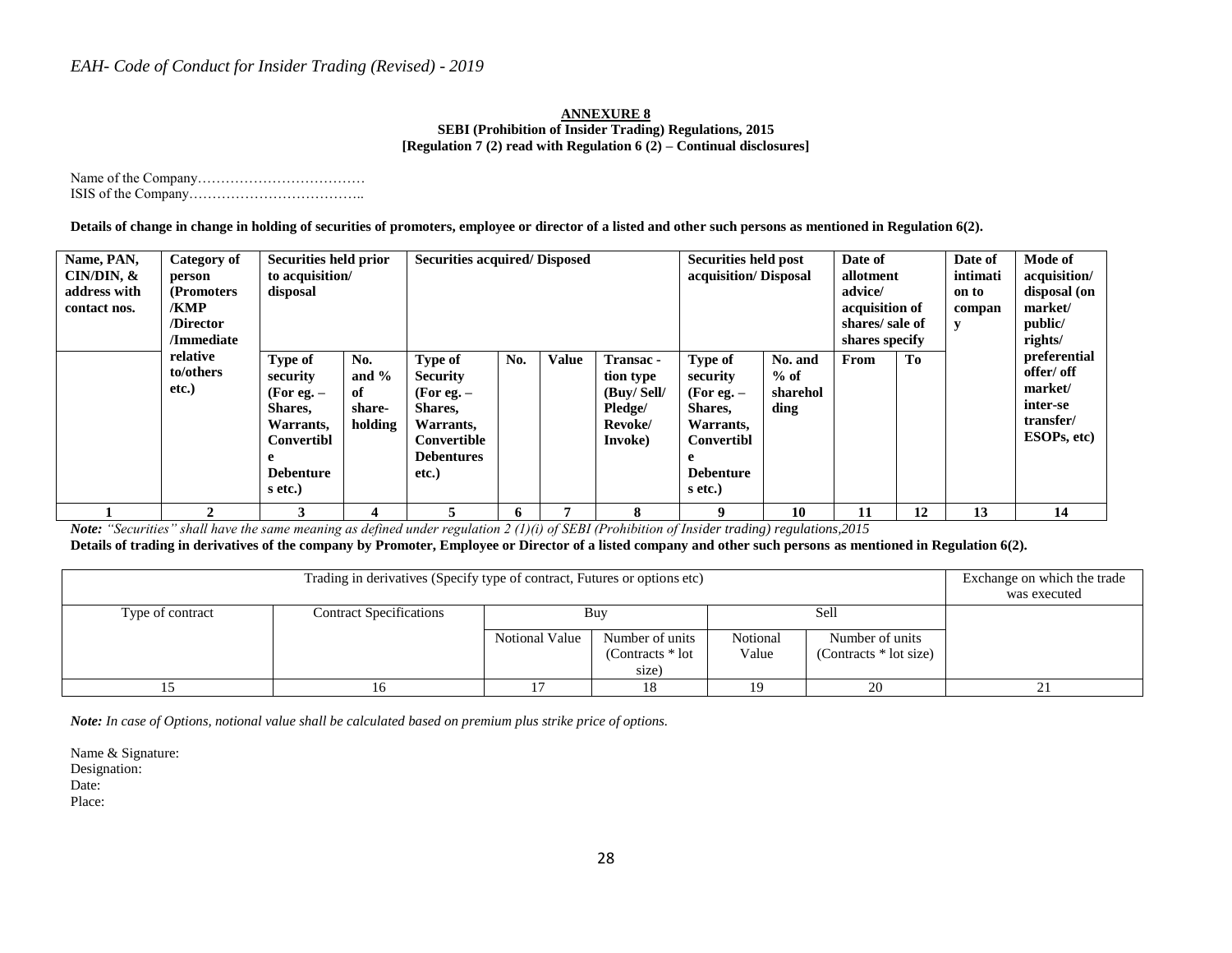#### **ANNEXURE 9 SEBI (Prohibition of Insider Trading) Regulations, 2015 [Regulation 7 (3) – Transactions by Other connected persons as identified by the company**

**Details of trading in securities by other connected persons as identified by the company.**

| Name, PAN,<br>$CIN/DIN, \&$<br>address with<br>contact nos. of<br>other<br>connected<br>persons as<br>identified by<br>the company | <b>Connection</b><br>with company | Securities held prior<br>to acquisition/disposal                                                        |                                        | <b>Securities acquired/Disposed</b>                                                                             |     |              | Date of<br><b>Securities held post</b><br>acquisition/Disposal<br>allotment<br>advice/<br>n to<br>acquisition of<br>shares/sale of<br>shares specify |                                                                                                         |                                       |      | Date of<br>intimatio<br>company | Mode of<br>acquisition/<br>disposal (on<br>market/<br>public/<br>rights/<br>preferential<br>offer/ off<br>market/ |                                      |
|------------------------------------------------------------------------------------------------------------------------------------|-----------------------------------|---------------------------------------------------------------------------------------------------------|----------------------------------------|-----------------------------------------------------------------------------------------------------------------|-----|--------------|------------------------------------------------------------------------------------------------------------------------------------------------------|---------------------------------------------------------------------------------------------------------|---------------------------------------|------|---------------------------------|-------------------------------------------------------------------------------------------------------------------|--------------------------------------|
|                                                                                                                                    |                                   | Type of<br>security<br>(For eg. $-$<br>Shares,<br>Warrants,<br>Convertibl<br><b>Debentures</b><br>etc.) | No. and<br>$%$ of<br>share-<br>holding | Type of<br><b>Security</b><br>(For eg. $-$<br>Shares,<br>Warrants,<br>Convertible<br><b>Debentures</b><br>etc.) | No. | <b>Value</b> | Transac -<br>tion type<br>(Buy/Sell/<br>Pledge/<br>Revoke/<br>Invoke)                                                                                | Type of<br>security<br>(For eg. $-$<br>Shares,<br>Warrants,<br>Convertibl<br><b>Debentures</b><br>etc.) | No. and<br>$%$ of<br>sharehol<br>ding | From | T <sub>0</sub>                  |                                                                                                                   | inter-se<br>transfer/<br>ESOPs, etc) |
|                                                                                                                                    | $\mathbf{2}$                      | 3                                                                                                       | 4                                      | 5                                                                                                               | 6   |              | 8                                                                                                                                                    | 9                                                                                                       | 10                                    | 11   | 12                              | 13                                                                                                                | 14                                   |

*Note: "Securities" shall have the same meaning as defined under regulation 2 (1)(i) of SEBI (Prohibition of Insider trading) regulations,2015*

#### **Details of trading in derivatives by other connected persons as identified by the company.**

|                  | Exchange on which the trade was<br>executed |                |                                                       |                |                                                     |     |
|------------------|---------------------------------------------|----------------|-------------------------------------------------------|----------------|-----------------------------------------------------|-----|
| Type of contract | <b>Contract Specifications</b>              | Notional Value | Buv<br>Number of units<br>(Contracts $*$ lot<br>size) | Notional Value | Sell<br>Number of units<br>(Contracts $*$ lot size) |     |
|                  | 16                                          |                |                                                       | 19             | 20                                                  | . ب |

*Note: In case of Options, notional value shall be calculated based on premium plus strike price of options.*

Name & Signature: Designation: Date: Place: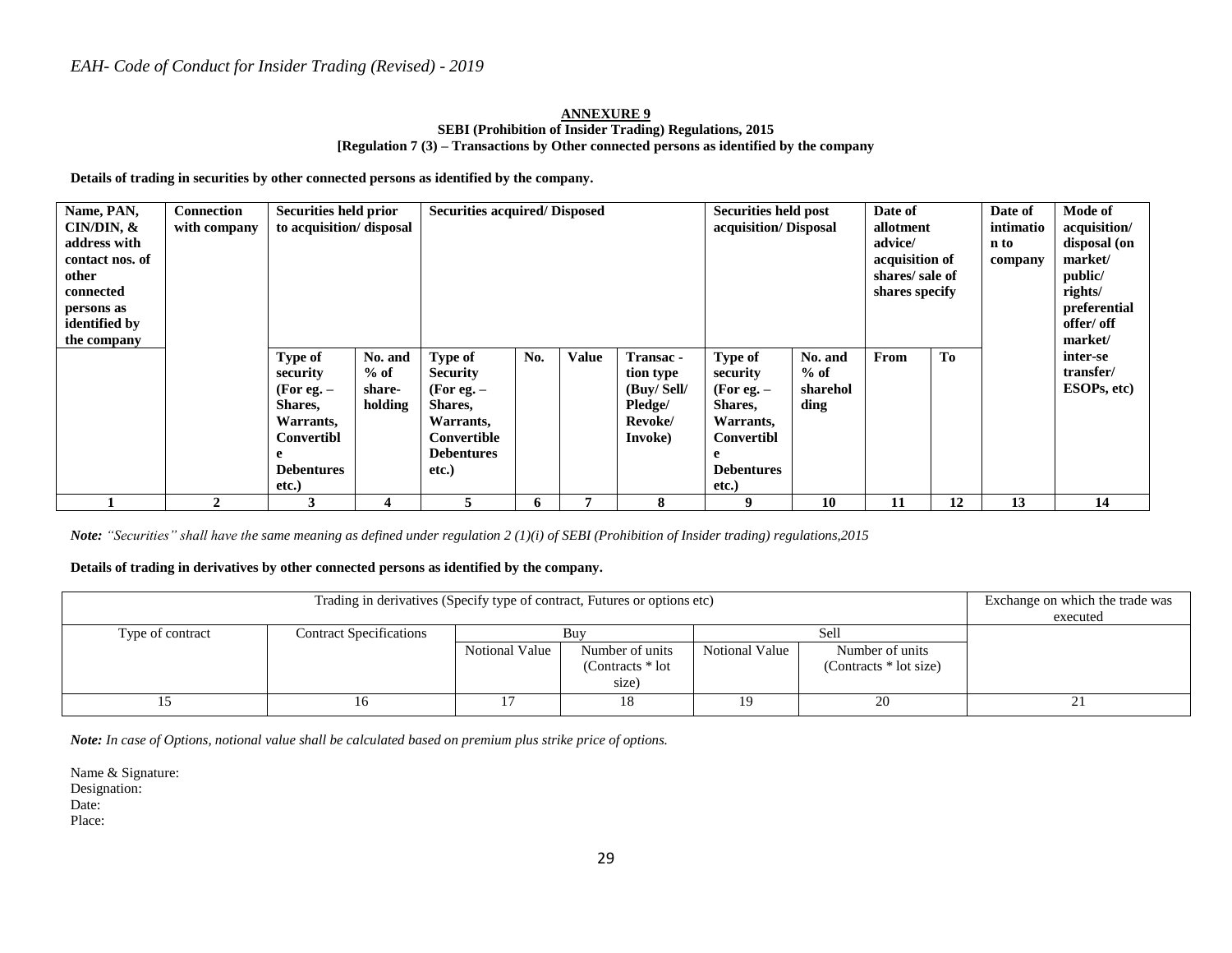#### **Annexure 10**

#### **Report by the Company for violations related to the Code of Conduct under SEBI (Prohibition of Insider Trading) Regulations, 2015**

*[For listed company: Schedule B read with Regulation 9(1) of SEBI (Prohibition of Insider Trading) Regulations, 2015]*

| Sr.          | <b>Particulars</b>                                                                                                                                                                      | <b>Details</b> |
|--------------|-----------------------------------------------------------------------------------------------------------------------------------------------------------------------------------------|----------------|
| No.          |                                                                                                                                                                                         |                |
| $\mathbf{1}$ | Name of the listed company/intermediary/fiduciary                                                                                                                                       |                |
| 2            | Please tick the appropriate check-box                                                                                                                                                   |                |
|              | Reporting in capacity of:                                                                                                                                                               |                |
|              | Listed company<br>$\circ$<br>Intermediary<br>$\circ$<br>Fiduciary<br>$\circ$                                                                                                            |                |
| 3            | Name of the Designated Person (DP)                                                                                                                                                      |                |
|              | Name of the immediate relative of DP if reporting is for immediate relative                                                                                                             |                |
| 4            | PAN of the DP                                                                                                                                                                           |                |
|              | PAN of the immediate relative of the DP if reporting is for immediate relative                                                                                                          |                |
| 5            | Designation of DP                                                                                                                                                                       |                |
| 6            | Functional role of DP                                                                                                                                                                   |                |
| 7            | Whether DP is Promoter/Promoter Group/holding CXO level position (e.g. CEO,<br>CFO, CTO etc.)                                                                                           |                |
| 8            | <b>Transaction details</b>                                                                                                                                                              |                |
|              | Name of the scrip<br>a)                                                                                                                                                                 |                |
|              | No. of shares traded (which includes pledge) and value (Rs) (Date-wise)<br>b)                                                                                                           |                |
| 9            | In case value of $trade(s)$ is more than $\mathbb{R}s$ 10 lacs in a calendar quarter                                                                                                    |                |
|              | Date of intimation of trade(s) by concerned DP/ director /promoter /promoter<br>a)<br>group to Company under Regulation 7 of SEBI (Prohibition of Insider<br>Trading) Regulations, 2015 |                |
|              | b) Date of intimation of trade(s) by Company to Stock Exchanges under<br>Regulation 7 of SEBI (Prohibition of Insider Trading) Regulations, 2015                                        |                |
| 10           | Details of violations observed under SEBI (Prohibition of Insider Trading)                                                                                                              |                |
|              | Regulations, 2015                                                                                                                                                                       |                |
| 11           | Action taken by Listed Company / Intermediary/ Fiduciary                                                                                                                                |                |
| 12           | Reasons recorded in writing for taking action stated above                                                                                                                              |                |